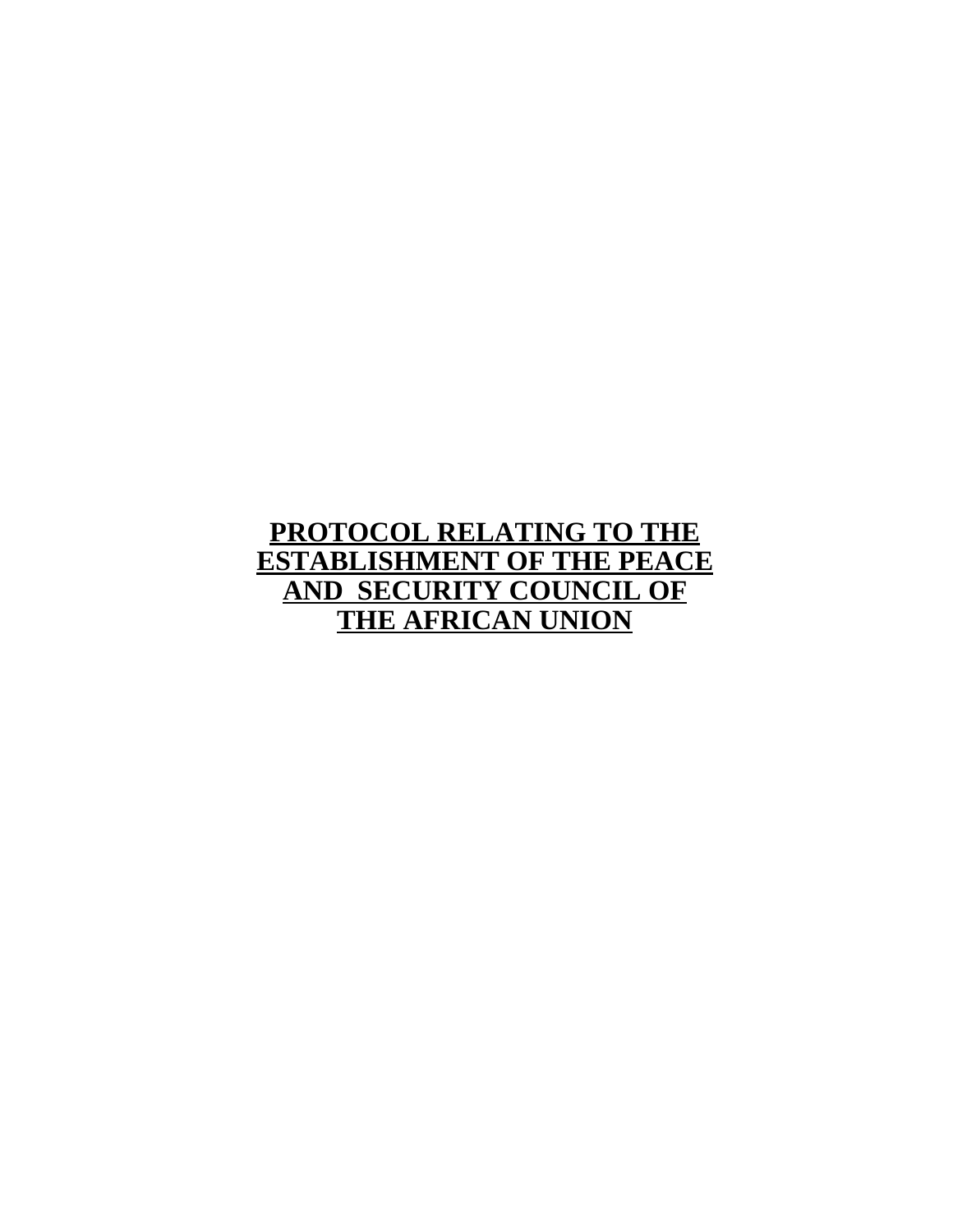### **PROTOCOL RELATING TO THE ESTABLISHMENT OF THE PEACE AND SECURITY COUNCIL OF THE AFRICAN UNION**

**WE,** the Heads of State and Government of the Member States of the African Union;

**CONSIDERING** the Constitutive Act of the African Union and the Treaty establishing the African Economic Community, as well as the Charter of the United Nations;

**RECALLING** the Declaration on the establishment, within the Organization of African Unity (OAU), of a Mechanism for Conflict Prevention, Management and Resolution, adopted by the 29<sup>th</sup> Ordinary Session of the Assembly of Heads of State and Government of the OAU, held in Cairo, Egypt, from 28 to 30 June 1993;

**RECALLING** also Decision AHG/Dec.160 (XXXVII) adopted by the 37<sup>th</sup> Ordinary Session of the Assembly of Heads of State and Government of the OAU, held in Lusaka, Zambia, from 9 to 11 July 2001, by which the Assembly decided to incorporate the Central Organ of the OAU Mechanism for Conflict Prevention, Management and Resolution as one of the organs of the Union, in accordance with Article 5(2) of the Constitutive Act of the African Union, and, in the regard, requested the Secretary-General to undertake a review of the structures, procedures and working methods of the Central Organ, including the possibility of changing its name;

**MINDFUL** of the provisions of the Charter of the United Nations, conferring on the Security Council primary responsibility for the maintenance of international peace and security, as well as the provisions of the Charter on the role of regional arrangements or agencies in the maintenance of international peace and security, and the need to forge closer cooperation and partnership between the United Nations, other international organizations and the African Union, in the promotion and maintenance of peace, security and stability in Africa;

**ACKNOWLEDGING** the contribution of African Regional Mechanisms for Conflict Prevention, Management and Resolution in the maintenance and promotion of peace, security and stability on the Continent and the need to develop formal coordination and cooperation arrangements between these Regional Mechanisms and the African Union;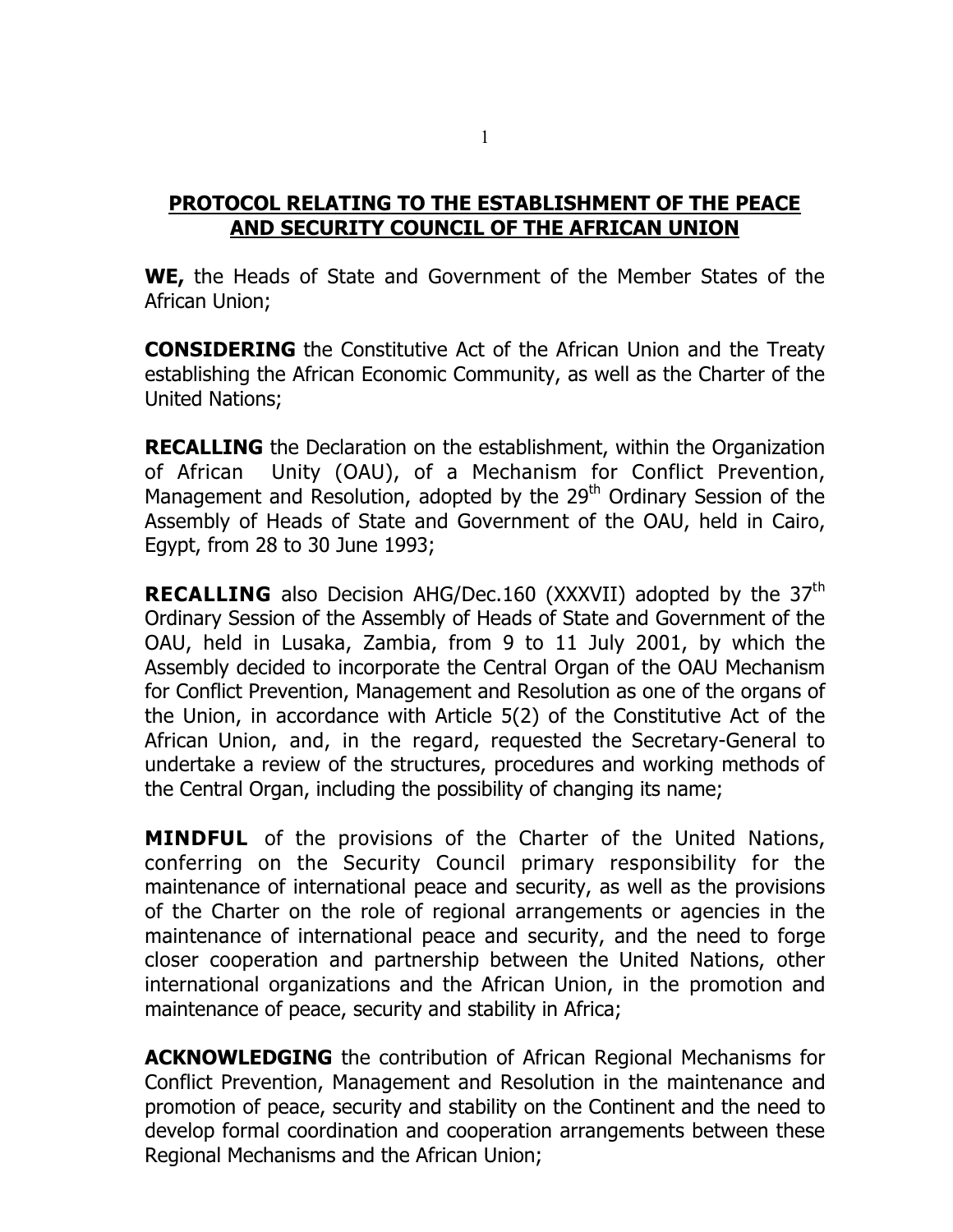**RECALLING** Decisions AHG/Dec.141 (XXXV) and AHG/Dec.142 (XXXV) on Unconstitutional Changes of Government, adopted by the 35<sup>th</sup> Ordinary Session of the Assembly of Heads of State and Government of the OAU held in Algiers, Algeria, from 12 to 14 July 1999, and Declaration AHG/Decl.5 (XXXVI) on the Framework for an OAU Response to Unconstitutional Changes of Government, adopted by the 36<sup>th</sup> Ordinary Session of the Assembly of Heads of State and Government of the OAU, held in Lomé, Togo, from 10 to 12 July 2000;

**REAFFIRMING** our commitment to Solemn Declaration AHG/Decl.4 (XXXVI) on the Conference on Security, Stability, Development and Cooperation in Africa (CSSDCA), adopted by the  $36<sup>th</sup>$  Ordinary Session of the Assembly of Heads of State and Government of the OAU, held in Lomé, Togo, from 10 to 12 July 2000, as well as Declaration AHG/Decl.1 (XXXVII) on the New Partnership for Africa's Development (NEPAD), which was adopted by the 37<sup>th</sup> Ordinary Session of the Assembly of Heads of State and Government of the OAU, held in Lusaka, Zambia, from 9 to 11 July 2001,;

**AFFIRMING** our further commitment to Declaration AHG/Decl.2 (XXX) on the Code of Conduct for Inter-African Relations, adopted by the  $30<sup>th</sup>$ Ordinary Session of the Assembly of Heads of State and Government of the OAU, held in Tunis, Tunisia, from 13 to 15 June 1994, as well as the Convention on the Prevention and Combating of Terrorism, adopted by the 35<sup>th</sup> Ordinary Session of the Assembly of Heads of State and Government of the OAU held in Algiers, Algeria, from 12 to 14 July 1999;

**CONCERNED** about the continued prevalence of armed conflicts in Africa and the fact that no single internal factor has contributed more to socioeconomic decline on the Continent and the suffering of the civilian population than the scourge of conflicts within and between our States;

**CONCERNED ALSO** by the fact that conflicts have forced millions of our people, including women and children, into a drifting life as refugees and internally displaced persons, deprived of their means of livelihood, human dignity and hope;

**CONCERNED FURTHER** about the scourge of landmines in the Continent and **RECALLING,** in this respect, the Plan of Action on a Landmine Free Africa, adopted by the  $1<sup>st</sup>$  Continental Conference of African Experts on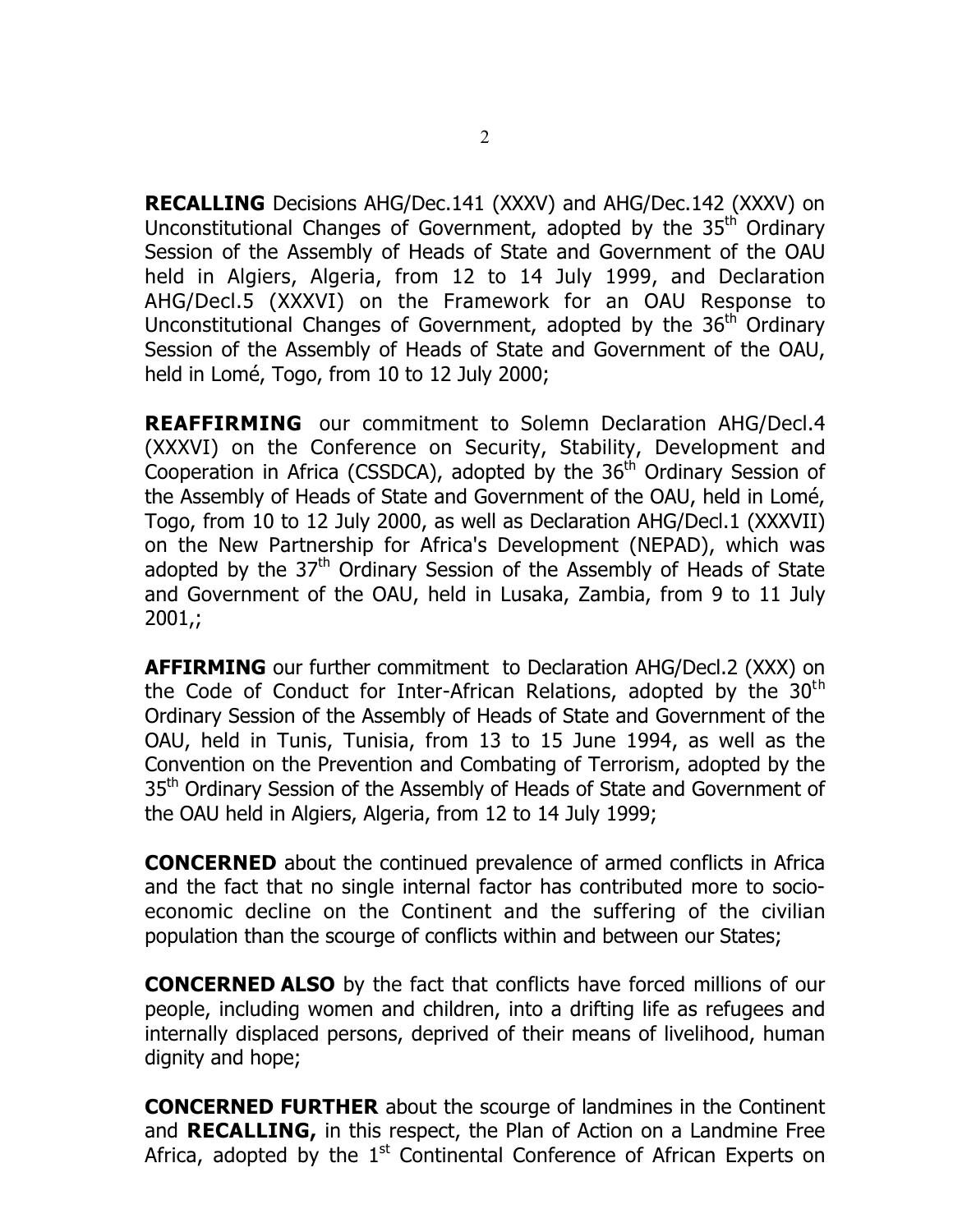Anti-Personnel Mines, held in Kempton Park, South Africa, from 17 to 19 May 1997, and endorsed by the 66<sup>th</sup> Ordinary Session of the OAU Council of Ministers, held in Harare, Zimbabwe, from 26 to 30 May 1997, as well as subsequent decisions adopted by the OAU on this issue;

**CONCERNED ALSO** about the impact of the illicit proliferation, circulation and trafficking of small arms and light weapons in threatening peace and security in Africa and undermining efforts to improve the living standards of African peoples and **RECALLING**, in this respect, the Declaration on the Common African Position on the Illicit Proliferation, Circulation and Trafficking of Small Arms and Light Weapons, adopted by the OAU Ministerial Conference held in Bamako, Mali, from 30 November to 1 December 2000, as well as all subsequent OAU decisions on this issue;

**AWARE** that the problems caused by landmines and the illicit proliferation, circulation and trafficking of small arms and light weapons constitute a serious impediment to Africa's social and economic development, and that they can only be resolved within the framework of increased and well coordinated continental cooperation;

**AWARE ALSO** of the fact that the development of strong democratic institutions and culture, observance of human rights and the rule of law, as well as the implementation of post-conflict recovery programmes and sustainable development policies, are essential for the promotion of collective security, durable peace and stability, as well as for the prevention of conflicts;

**DETERMINED** to enhance our capacity to address the scourge of conflicts on the Continent and to ensure that Africa, through the African Union, plays a central role in bringing about peace, security and stability on the Continent;

**DESIROUS** of establishing an operational structure for the effective implementation of the decisions taken in the areas of conflict prevention, peace-making, peace support operations and intervention, as well as peace-building and post-conflict reconstruction, in accordance with the authority conferred in that regard by Article 5(2) of the Constitutive Act of the African Union;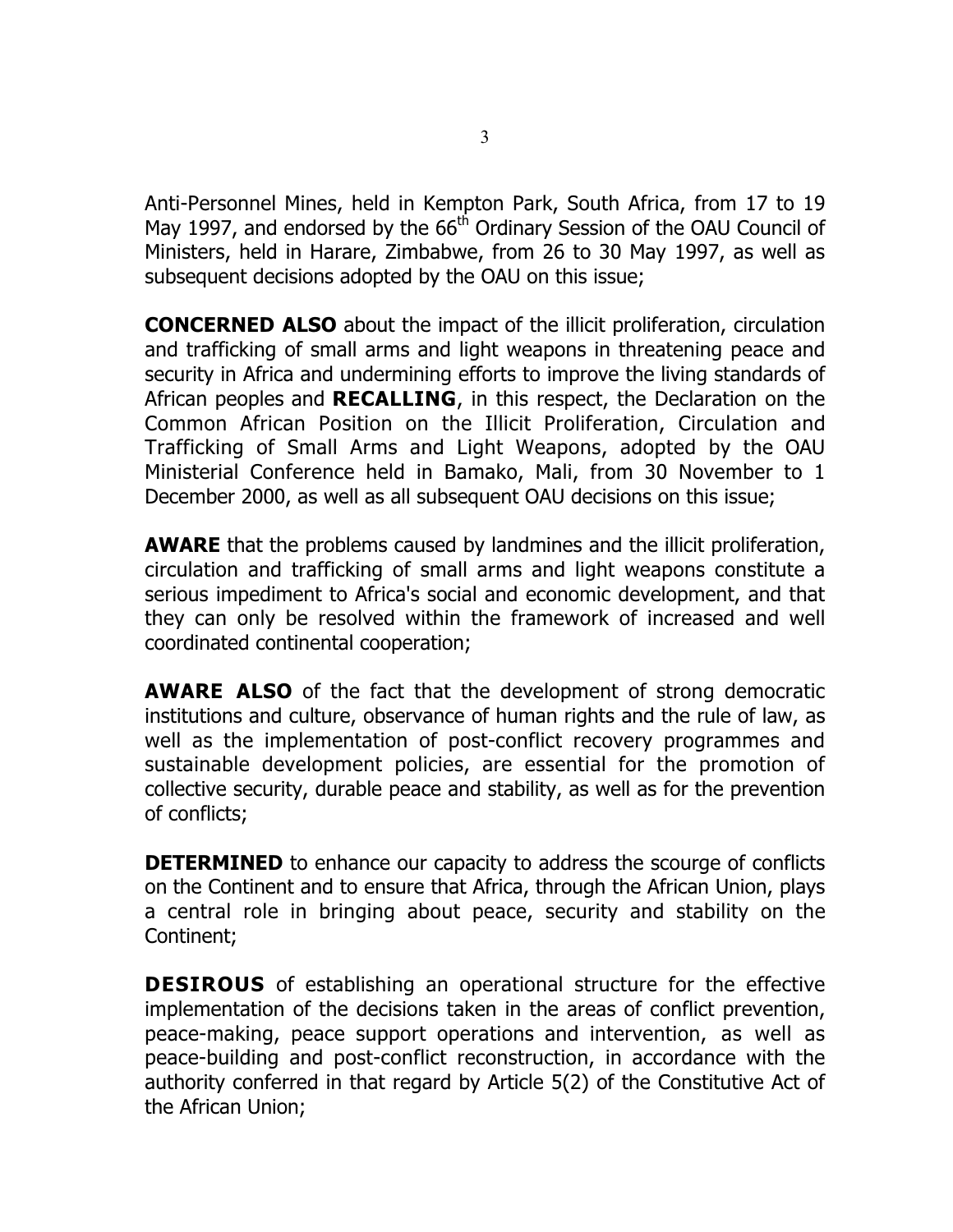### **HEREBY AGREE ON THE FOLLOWING**:

### **ARTICLE 1 DEFINITIONS**

For the purpose of this Protocol:

- a) "Protocol" shall mean the present Protocol;
- b) "Cairo Declaration" shall mean the Declaration on the Establishment, within the OAU, of the Mechanism for Conflict Prevention, Management and Resolution;
- c) "Lomé Declaration" shall mean the Declaration on the Framework for an OAU Response to Unconstitutional Changes of Government;
- d) "Constitutive Act" shall mean the Constitutive Act of the African Union;
- e) "Union" shall mean the African Union;
- f ) "Assembly" shall mean the Assembly of Heads of State and Government of the African Union;
- g) "Commission" shall mean the Commission of the African Union;
- h) "Regional Mechanisms" shall mean the African Regional Mechanisms for Conflict Prevention, Management and Resolution;
- i) "Member States" shall mean Member States of the African Union.

### **ARTICLE 2 ESTABLISHMENT, NATURE AND STRUCTURE**

1 . There is hereby established, pursuant to Article 5(2) of the Constitutive Act, a Peace and Security Council within the Union, as a standing decision-making organ for the prevention, management and resolution of conflicts. The Peace and Security Council shall be a collective security and early-warning arrangement to facilitate timely and efficient response to conflict and crisis situations in Africa.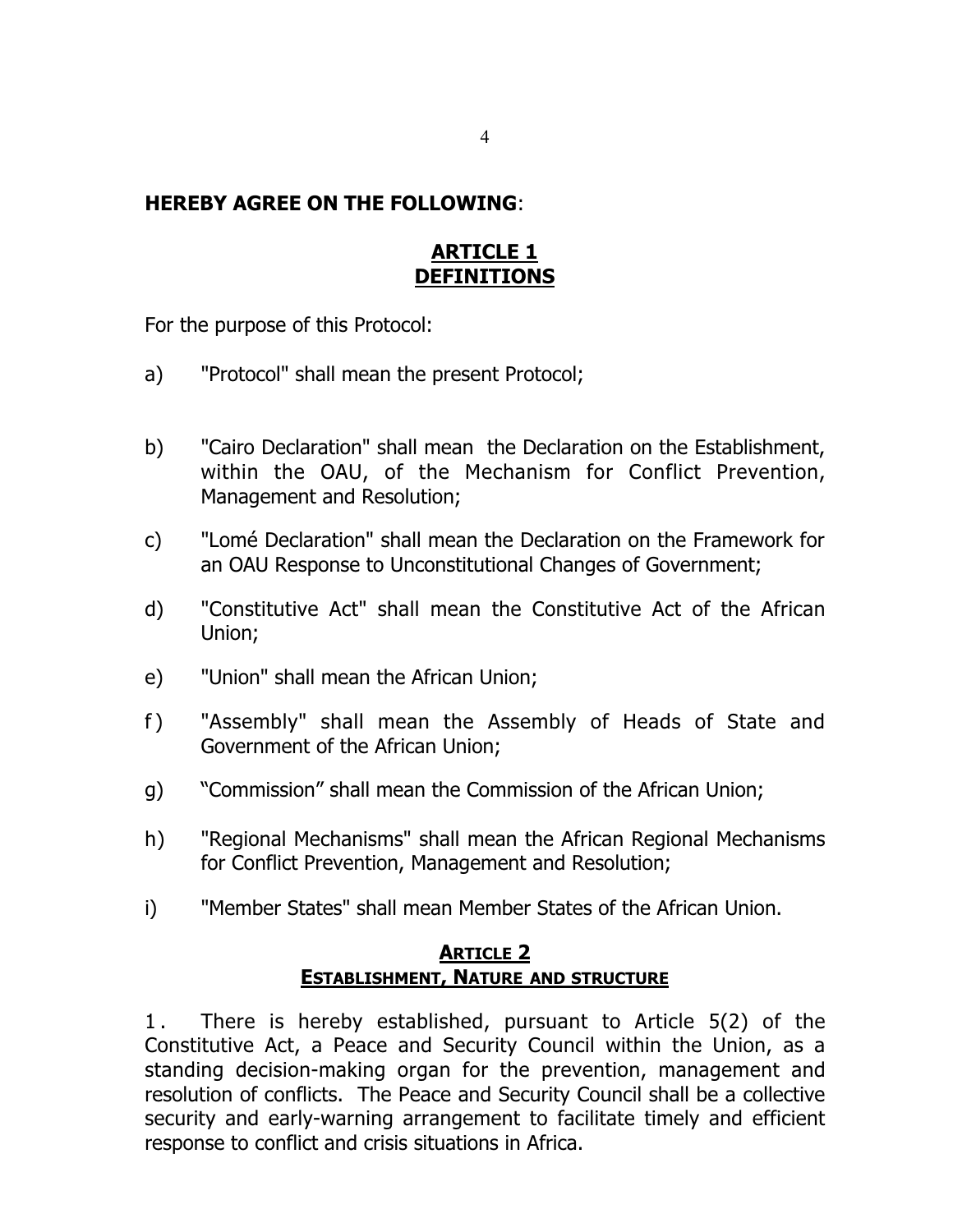2 . The Peace and Security Council shall be supported by the Commission, a Panel of the Wise, a Continental Early Warning System, an African Standby Force and a Special Fund.

### **ARTICLE 3 OBJECTIVES**

The objectives for which the Peace and Security Council is established shall be to:

- a. promote peace, security and stability in Africa, in order to guarantee the protection and preservation of life and property, the well-being of the African people and their environment, as well as the creation of conditions conducive to sustainable development;
- b. anticipate and prevent conflicts. In circumstances where conflicts have occurred, the Peace and Security Council shall have the responsibility to undertake peace-making and peacebuilding functions for the resolution of these conflicts;
- c. promote and implement peace-building and post-conflict reconstruction activities to consolidate peace and prevent the resurgence of violence;
- d. co-ordinate and harmonize continental efforts in the prevention and combating of international terrorism in all its aspects;
- e. develop a common defence policy for the Union, in accordance with article 4(d) of the Constitutive Act;
- f. promote and encourage democratic practices, good governance and the rule of law, protect human rights and fundamental freedoms, respect for the sanctity of human life and international humanitarian law, as part of efforts for preventing conflicts.

### **ARTICLE 4 PRINCIPLES**

The Peace and Security Council shall be guided by the principles enshrined in the Constitutive Act, the Charter of the United Nations and the Universal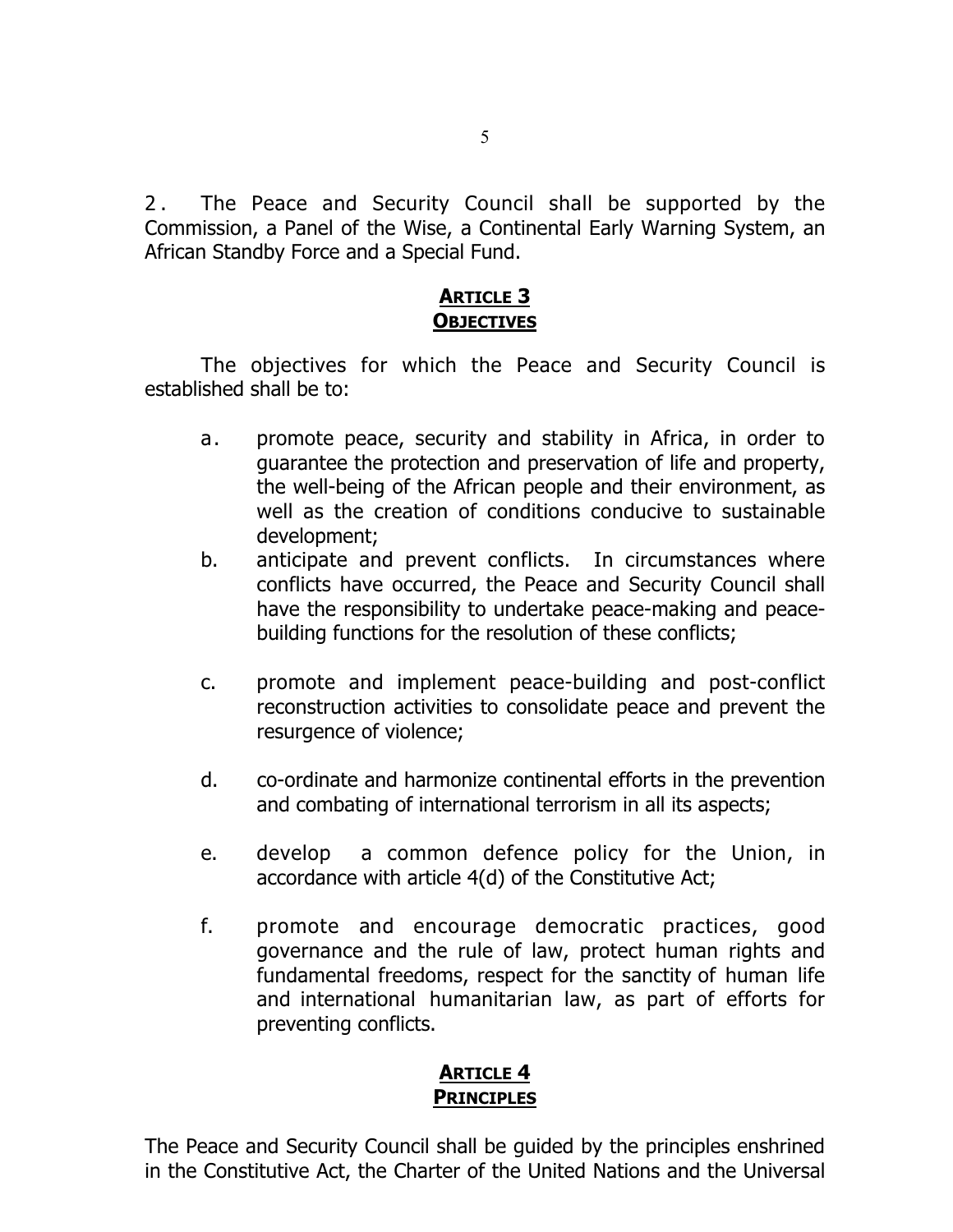Declaration of Human Rights. It shall, in particular, be guided by the following principles:

- a. peaceful settlement of disputes and conflicts;
- b. early responses to contain crisis situations so as to prevent them from developing into full-blown conflicts;
- c. respect for the rule of law, fundamental human rights and freedoms, the sanctity of human life and international humanitarian law;
- d. interdependence between socio-economic development and the security of peoples and States;
- e. respect for the sovereignty and territorial integrity of Member States;
- f. non interference by any Member State in the internal affairs of another;
- g. sovereign equality and interdependence of Member States;
- h. inalienable right to independent existence;
- i. respect of borders inherited on achievement of independence;
- j. the right of the Union to intervene in a Member State pursuant to a decision of the Assembly in respect of grave circumstances, namely war crimes, genocide and crimes against humanity, in accordance with Article 4(h) of the Constitutive Act;
- k. the right of Member States to request intervention from the Union in order to restore peace and security, in accordance with Article 4(j) of the Constitutive Act.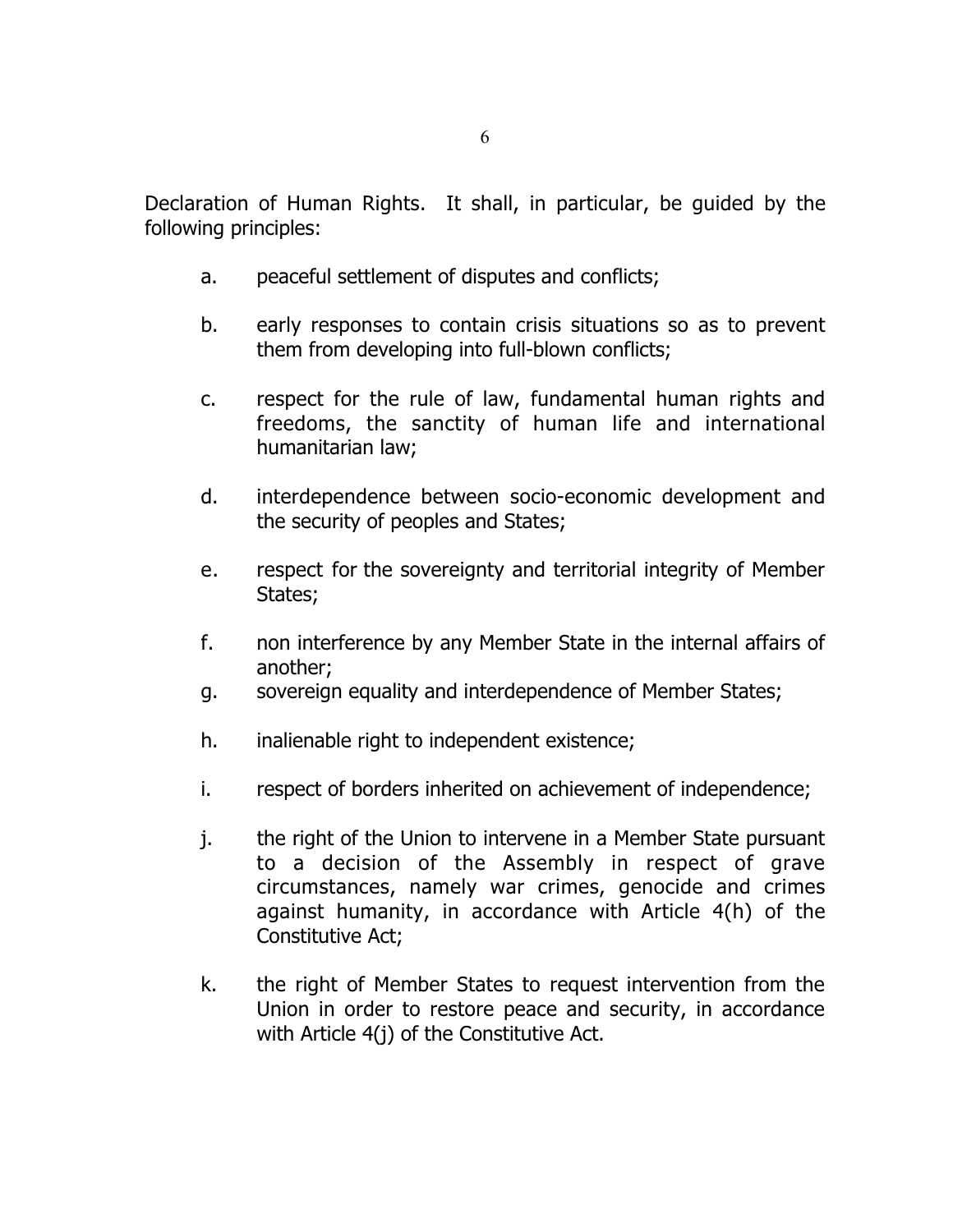### **ARTICLE 5 COMPOSITION**

1. The Peace and Security Council shall be composed of fifteen Members elected on the basis of equal rights, in the following manner:

- a. ten Members elected for a term of two years; and
- b. five Members elected for a term of three years in order to ensure continuity.

2. In electing the Members of the Peace and Security Council, the Assembly shall apply the principle of equitable regional representation and rotation, and the following criteria with regard to each prospective Member State:

- a. commitment to uphold the principles of the Union;
- b. contribution to the promotion and maintenance of peace and security in Africa – in this respect, experience in peace support operations would be an added advantage;
- c. capacity and commitment to shoulder the responsibilities entailed in membership;
- d. participation in conflict resolution, peace-making and peacebuilding at regional and continental levels;
- e. willingness and ability to take up responsibility for regional and continental conflict resolution initiatives;
- f. contribution to the Peace Fund and/or Special Fund created for specific purpose;
- g. respect for constitutional governance, in accordance with the Lomé Declaration, as well as the rule of law and human rights;
- h. having sufficiently staffed and equipped Permanent Missions at the Headquarters of the Union and the United Nations, to be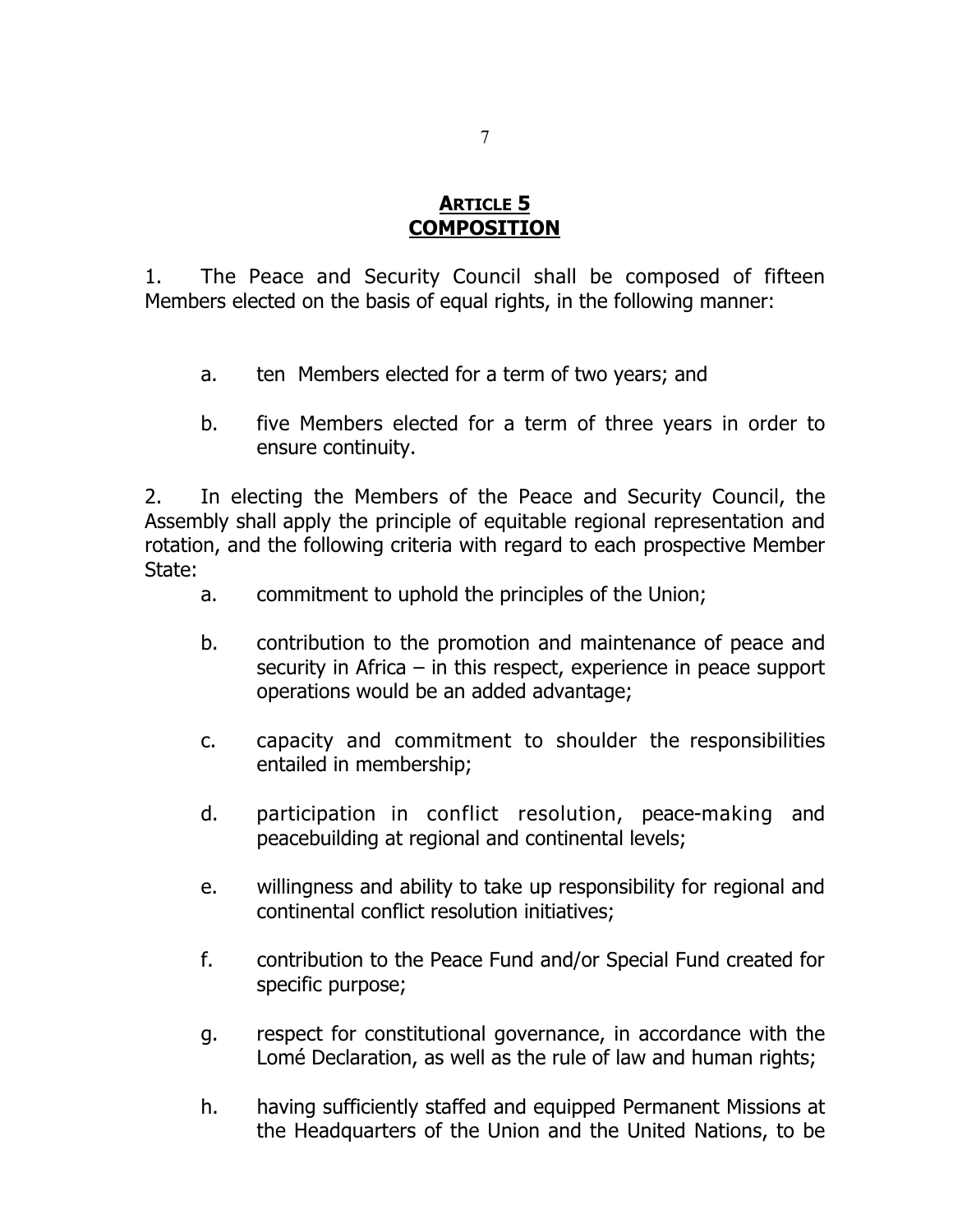able to shoulder the responsibilities which go with the membership; and

j. commitment to honor financial obligations to the Union.

3. A retiring Member of the Peace and Security Council shall be eligible for immediate re-election.

4. There shall be a periodic review by the Assembly to assess the extent to which the Members of the Peace and Security Council continue to meet the requirements spelt out in article 5 (2) and to take action as appropriate.

## **ARTICLE 6 FUNCTIONS**

The Peace and Security Council shall perform functions in the following areas:

- a. promotion of peace, security and stability in Africa;
- b. early warning and preventive diplomacy;
- c. peace-making, including the use of good offices, mediation, conciliation and enquiry;
- d. peace support operations and intervention, pursuant to article 4 (h) and (j) of the Constitutive Act;
- e. peace-building and post-conflict reconstruction;
- f. humanitarian action and disaster management;
- g. any other function as may be decided by the Assembly.

## **ARTICLE 7 POWERS**

1. In conjunction with the Chairperson of the Commission, the Peace and Security Council shall: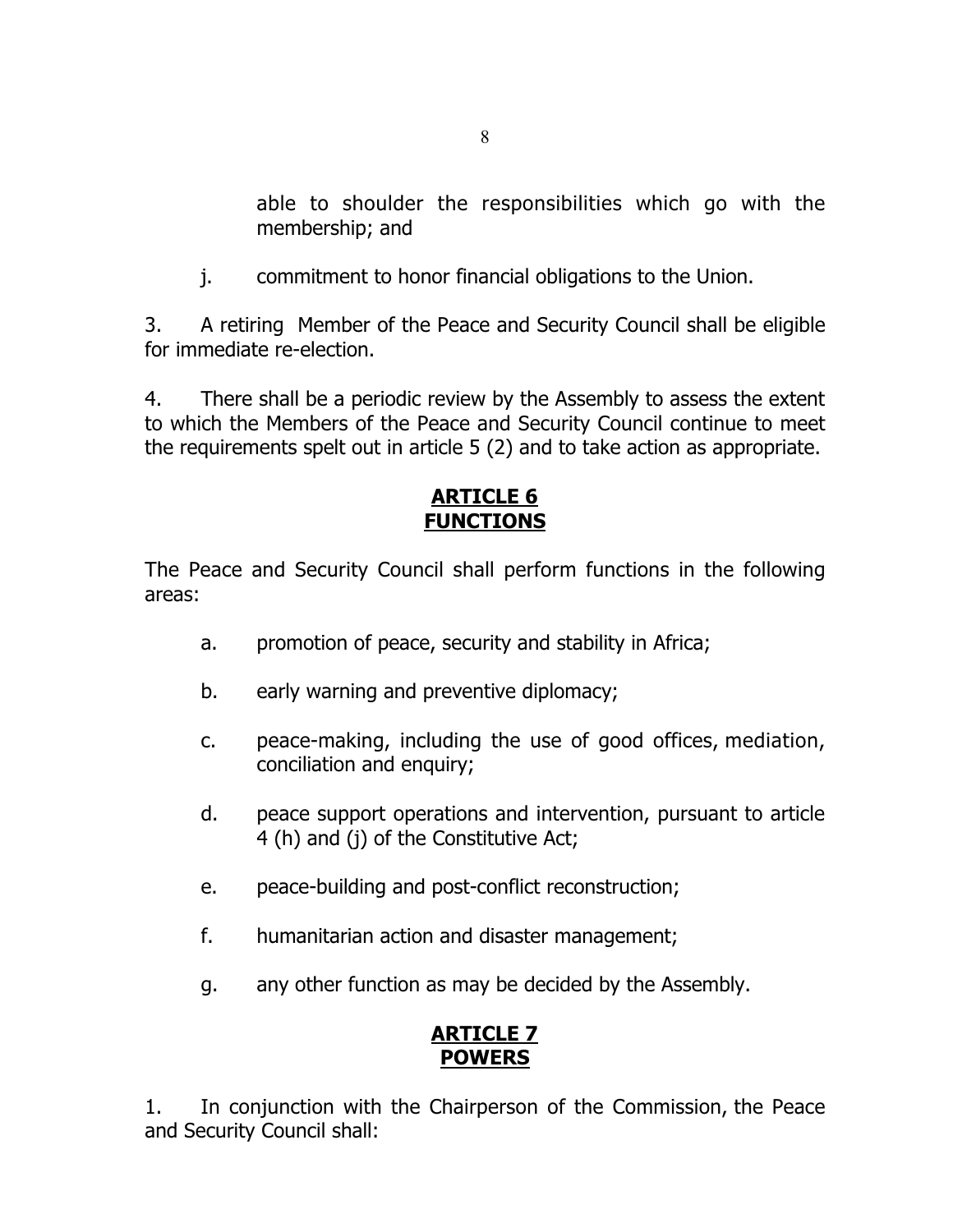- a. anticipate and prevent disputes and conflicts, as well as policies that may lead to genocide and crimes against humanity;
- b. undertake peace-making and peace-building functions to resolve conflicts where they have occurred;
- c. authorize the mounting and deployment of peace support missions;
- d. lay down general guidelines for the conduct of such missions, including the mandate thereof, and undertake periodic reviews of these guidelines;
- e. recommend to the Assembly, pursuant to Article 4(h) of the Constitutive Act, intervention, on behalf of the Union, in a Member State in respect of grave circumstances, namely war crimes, genocide and crimes against humanity, as defined in relevant international conventions and instruments;
- f. approve the modalities for intervention by the Union in a Member State, following a decision by the Assembly, pursuant to article 4(j) of the Constitutive Act;
- g.institute sanctions whenever an unconstitutional change of Government takes place in a Member State, as provided for in the Lomé Declaration;
- h. implement the common defense policy of the Union;
- i. ensure the implementation of the OAU Convention on the Prevention and Combating of Terrorism and other relevant international, continental and regional conventions and instruments and harmonize and coordinate efforts at regional and continental levels to combat international terrorism;
- j. promote close harmonization, co-ordination and co-operation between Regional Mechanisms and the Union in the promotion and maintenance of peace, security and stability in Africa;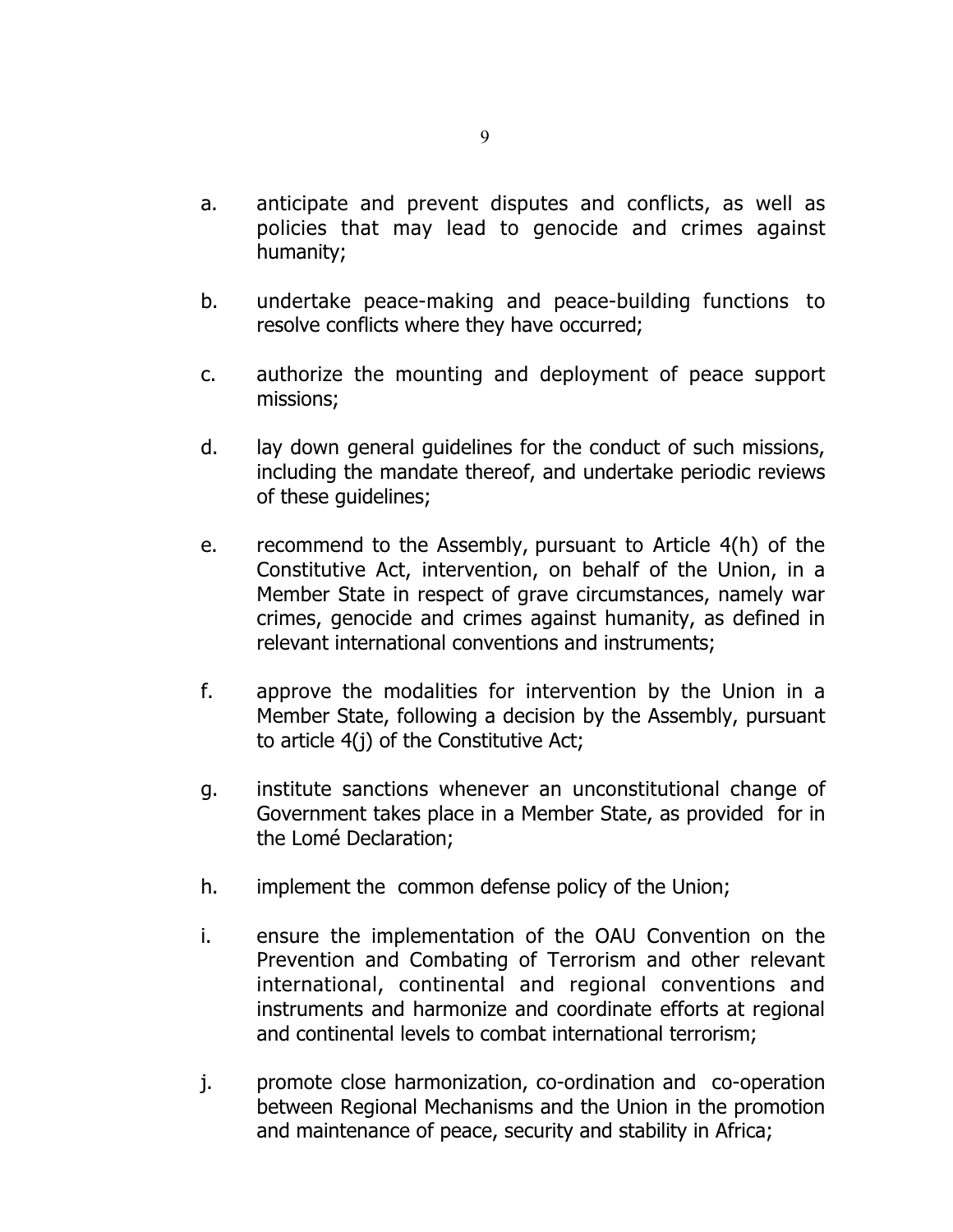- k. promote and develop a strong "partnership for peace and security" between the Union and the United Nations and its agencies, as well as with other relevant international organizations;
- l. develop policies and action required to ensure that any external initiative in the field of peace and security on the continent takes place within the framework of the Union's objectives and priorities;
- m. follow-up, within the framework of its conflict prevention responsibilities, the progress towards the promotion of democratic practices, good governance, the rule of law, protection of human rights and fundamental freedoms, respect for the sanctity of human life and international humanitarian law by Member States;
- n. promote and encourage the implementation of OAU/AU, UN and other relevant international Conventions and Treaties on arms control and disarmament;
- o. examine and take such appropriate action within its mandate in situations where the national independence and sovereignty of a Member State is threatened by acts of aggression, including by mercenaries;
- p. support and facilitate humanitarian action in situations of armed conflicts or major natural disasters;
- q. submit, through its Chairperson, regular reports to the Assembly on its activities and the state of peace and security in Africa; and
- r. decide on any other issue having implications for the maintenance of peace, security and stability on the Continent and exercise powers that may be delegated to it by the Assembly, in accordance with Article 9 (2) of the Constitutive Act.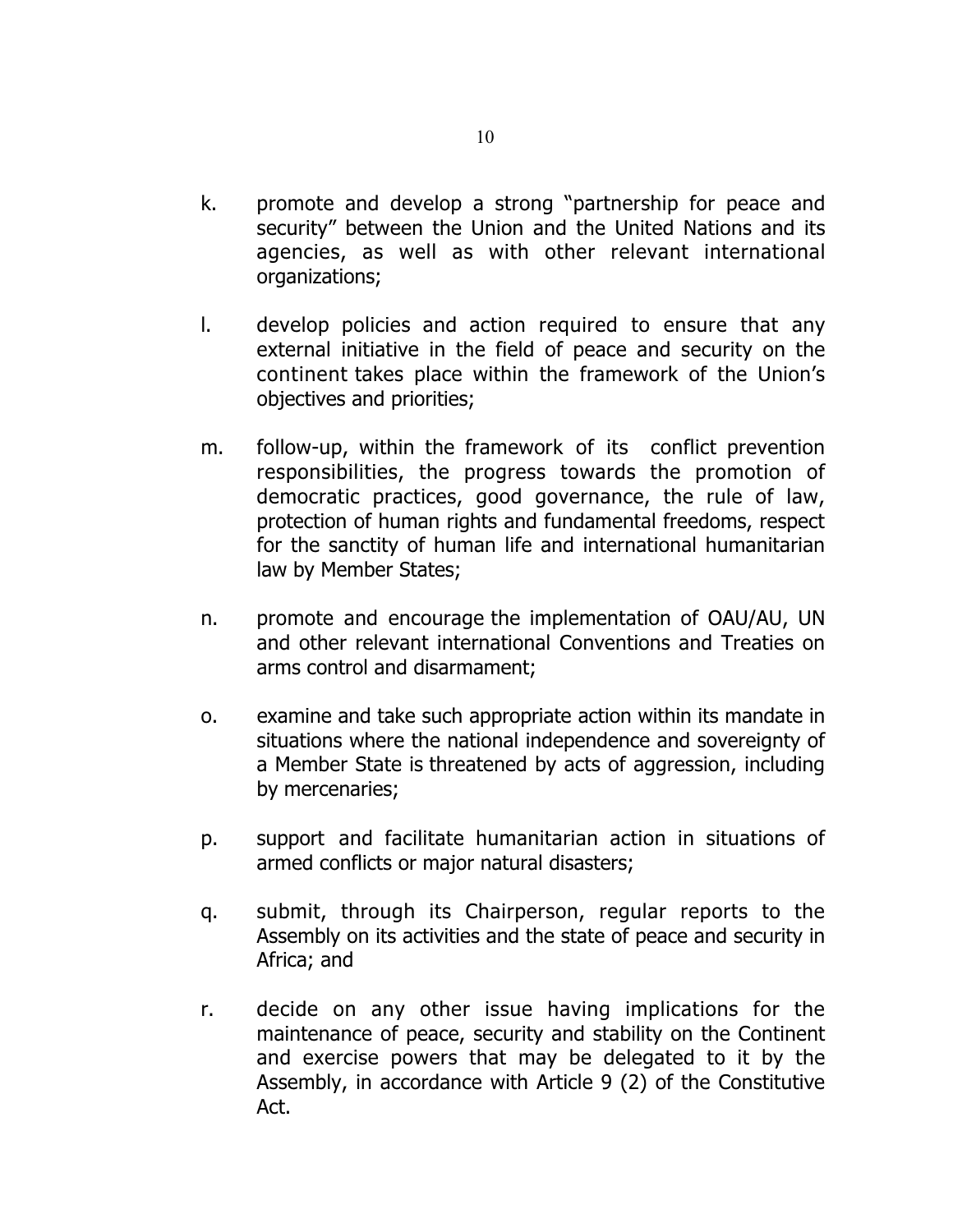2. The Member States agree that in carrying out its duties under the present Protocol, the Peace and Security Council acts on their behalf.

3. The Member States agree to accept and implement the decisions of the Peace and Security Council, in accordance with the Constitutive Act.

4. The Member States shall extend full cooperation to, and facilitate action by the Peace and Security Council for the prevention, management and resolution of crises and conflicts, pursuant to the duties entrusted to it under the present Protocol.

### **ARTICLE 8 PROCEDURE**

### **Organization and Meetings**

1. The Peace and Security Council shall be so organized as to be able to function continuously. For this purpose, each Member of the Peace and Security Council shall, at all times, be represented at the Headquarters of the Union.

2. The Peace and Security Council shall meet at the level of Permanent Representatives, Ministers or Heads of State and Government. It shall convene as often as required at the level of Permanent Representatives, but at least twice a month. The Ministers and the Heads of State and Government shall meet at least once a year, respectively.

3. The meetings of the Peace and Security Council shall be held at the Headquarters of the Union.

4. In the event a Member State invites the Peace and Security Council to meet in its country, provided that two-thirds of the Peace and Security Council members agree, that Member State shall defray the additional expenses incurred by the Commission as a result of the meeting being held outside the Headquarters of the Union.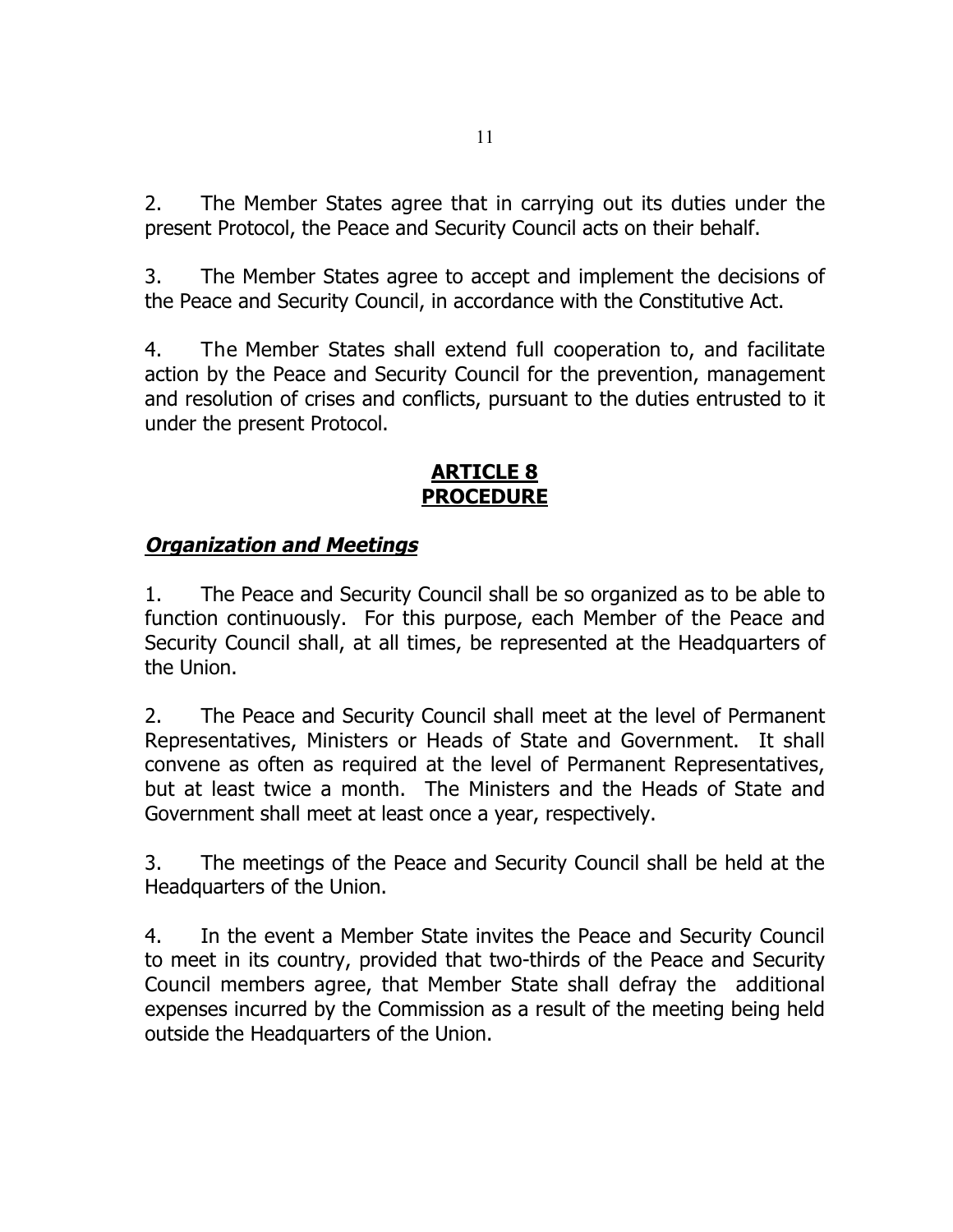## **Subsidiary Bodies and Sub-Committees**

5. The Peace and Security Council may establish such subsidiary bodies as it deems necessary for the performance of its functions. Such subsidiary bodies may include ad hoc committees for mediation, conciliation or enquiry, consisting of an individual State or group of States. The Peace and Security Council shall also seek such military, legal and other forms of expertise as it may require for the performance of its functions.

## **Chairmanship**

6. The chair of the Peace and Security Council shall be held in turn by the Members of the Peace and Security Council in the alphabetical order of their names. Each Chairperson shall hold office for one calendar month.

## **Agenda**

7. The provisional agenda of the Peace and Security Council shall be determined by the Chairperson of the Peace and Security Council on the basis of proposals submitted by the Chairperson of the Commission and Member States. The inclusion of any item in the provisional agenda may not be opposed by a Member State.

## **Quorum**

8. The number of Members required to constitute a quorum shall be two- thirds of the total membership of the Peace and Security Council.

## **Conduct of Business**

9. The Peace and Security Council shall hold closed meetings. Any Member of the Peace and Security Council which is party to a conflict or a situation under consideration by the Peace and Security Council shall not participate either in the discussion or in the decision making process relating to that conflict or situation. Such Member shall be invited to present its case to the Peace and Security Council as appropriate, and shall, thereafter, withdraw from the proceedings.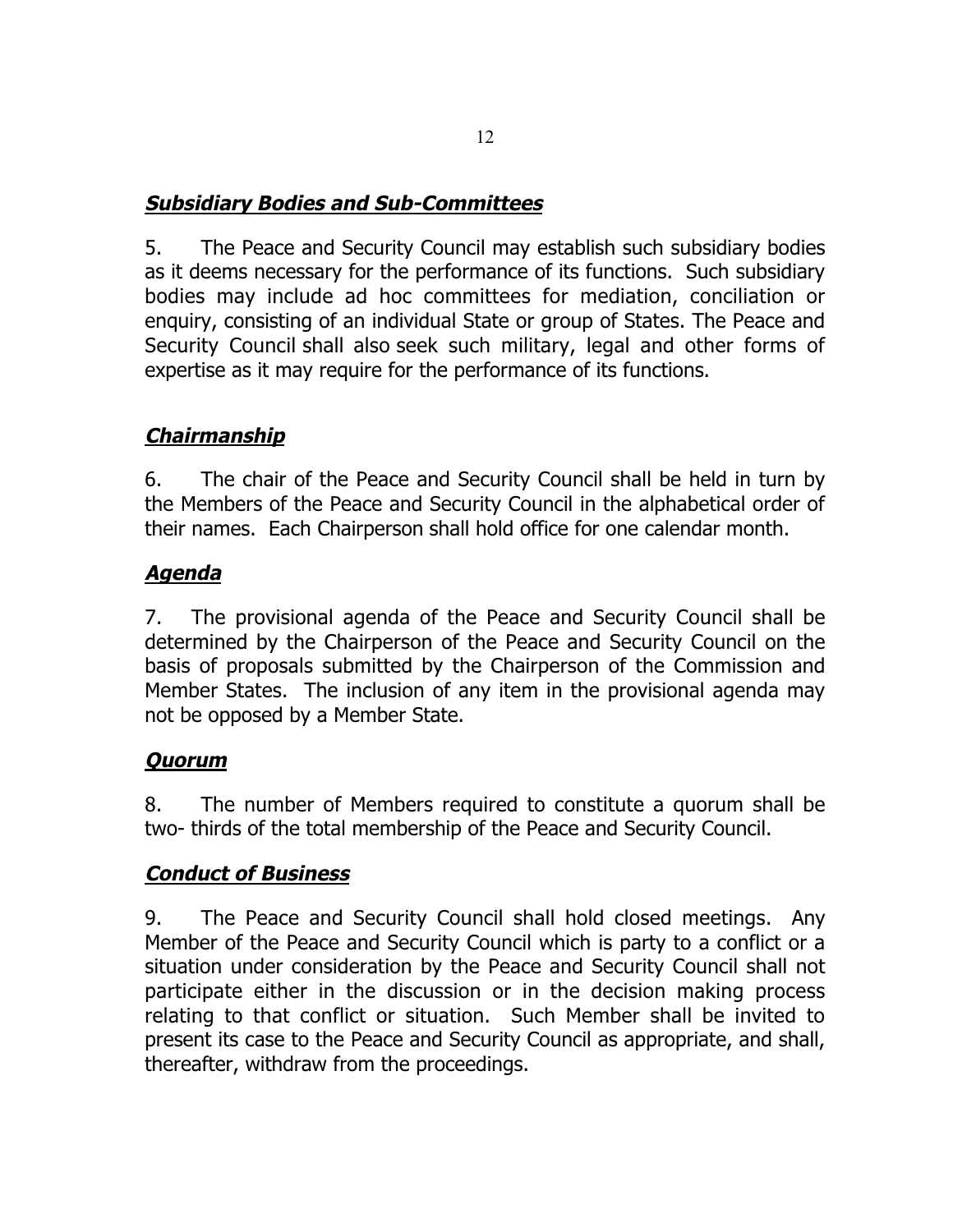10. The Peace and Security Council may decide to hold open meetings. In this regard:

- a. any Member State which is not a Member of the Peace and Security Council, if it is party to a conflict or a situation under consideration by the Peace and Security Council, shall be invited to present its case as appropriate and shall participate, without the right to vote, in the discussion;
- b. any Member State which is not a Member of the Peace and Security Council may be invited to participate, without the right to vote, in the discussion of any question brought before the Peace and Security Council whenever that Member State considers that its interests are especially affected;
- c. any Regional Mechanism, international organization or civil society organization involved and/or interested in a conflict or a situation under consideration by the Peace and Security Council may be invited to participate, without the right to vote, in the discussion relating to that conflict or situation.

11. The Peace and Security Council may hold informal consultations with parties concerned by or interested in a conflict or a situation under its consideration, as well as with Regional Mechanisms, international organizations and civil society organizations as may be needed for the discharge of its responsibilities.

## **Voting**

12. Each Member of the Peace and Security Council shall have one vote.

13. Decisions of the Peace and Security Council shall generally be guided by the principle of consensus. In cases where consensus cannot be reached, the Peace and Security Council shall adopt its decisions on procedural matters by a simple majority, while decisions on all other matters shall be made by a two-thirds majority vote of its Members voting.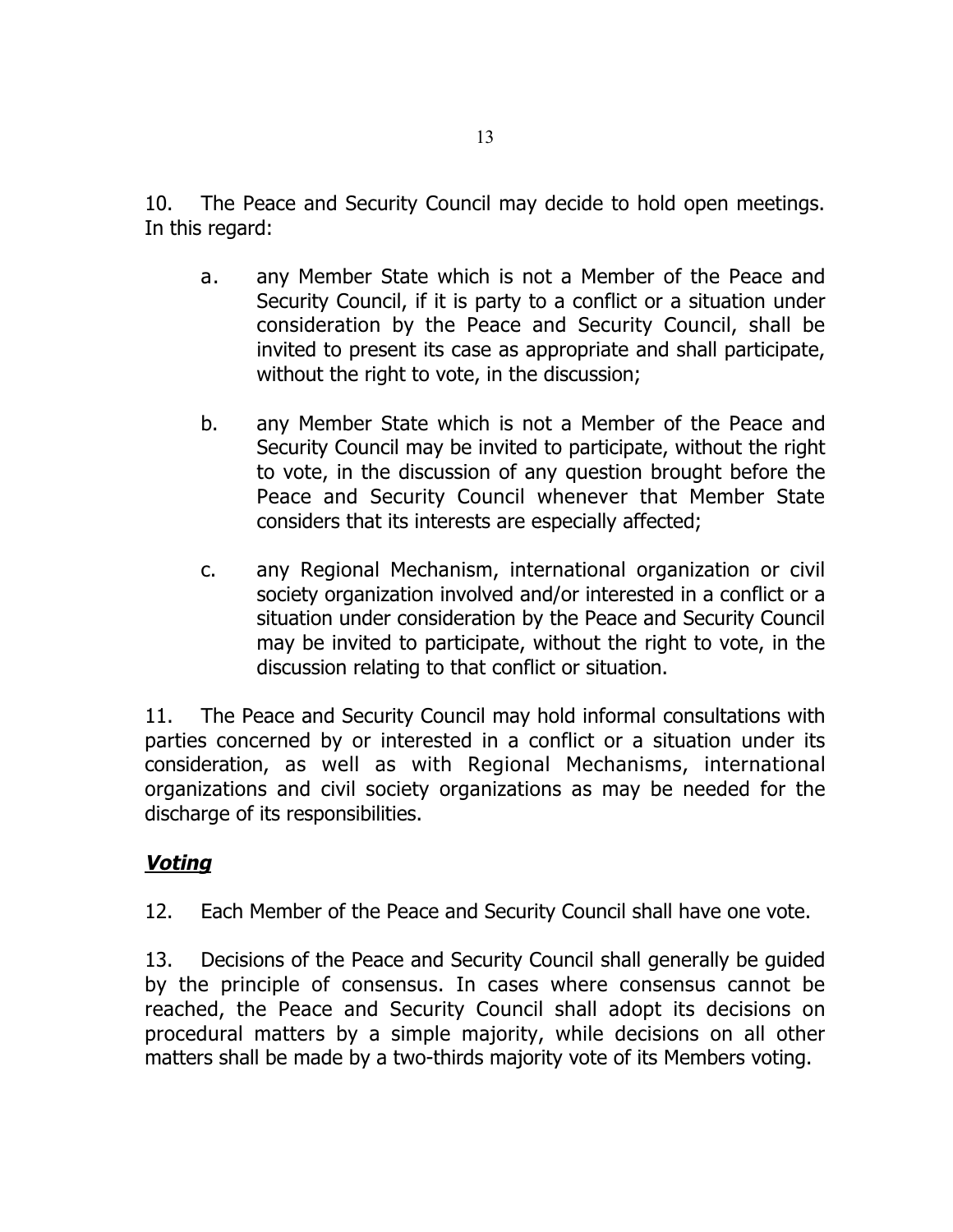### **Rules of Procedure**

14. The Peace and Security Council shall submit its own rules of procedure, including on the convening of its meetings, the conduct of business, the publicity and records of meetings and any other relevant aspect of its work, for consideration and approval by the Assembly.

### **ARTICLE 9 ENTRY POINTS AND MODALITIES FOR ACTION**

1. The Peace and Security Council shall take initiatives and action it deems appropriate with regard to situations of potential conflict, as well as to those that have already developed into full-blown conflicts. The Peace and Security Council shall also take all measures that are required in order to prevent a conflict for which a settlement has already been reached from escalating.

2. To that end, the Peace and Security Council shall use its discretion to effect entry, whether through the collective intervention of the Council itself, or through its Chairperson and/or the Chairperson of the Commission, the Panel of the Wise, and/or in collaboration with the Regional Mechanisms.

#### **ARTICLE 10 THE ROLE OF THE CHAIRPERSON OF THE COMMISSION**

1. The Chairperson of the Commission shall, under the authority of the Peace and Security Council, and in consultation with all parties involved in a conflict, deploy efforts and take all initiatives deemed appropriate to prevent, manage and resolve conflicts.

- 2. To this end, the Chairperson of the Commission:
	- a. shall bring to the attention of the Peace and Security Council any matter, which, in his/her opinion, may threaten peace, security and stability in the Continent;
	- b. may bring to the attention of the Panel of the Wise any matter which, in his/her opinion, deserves their attention;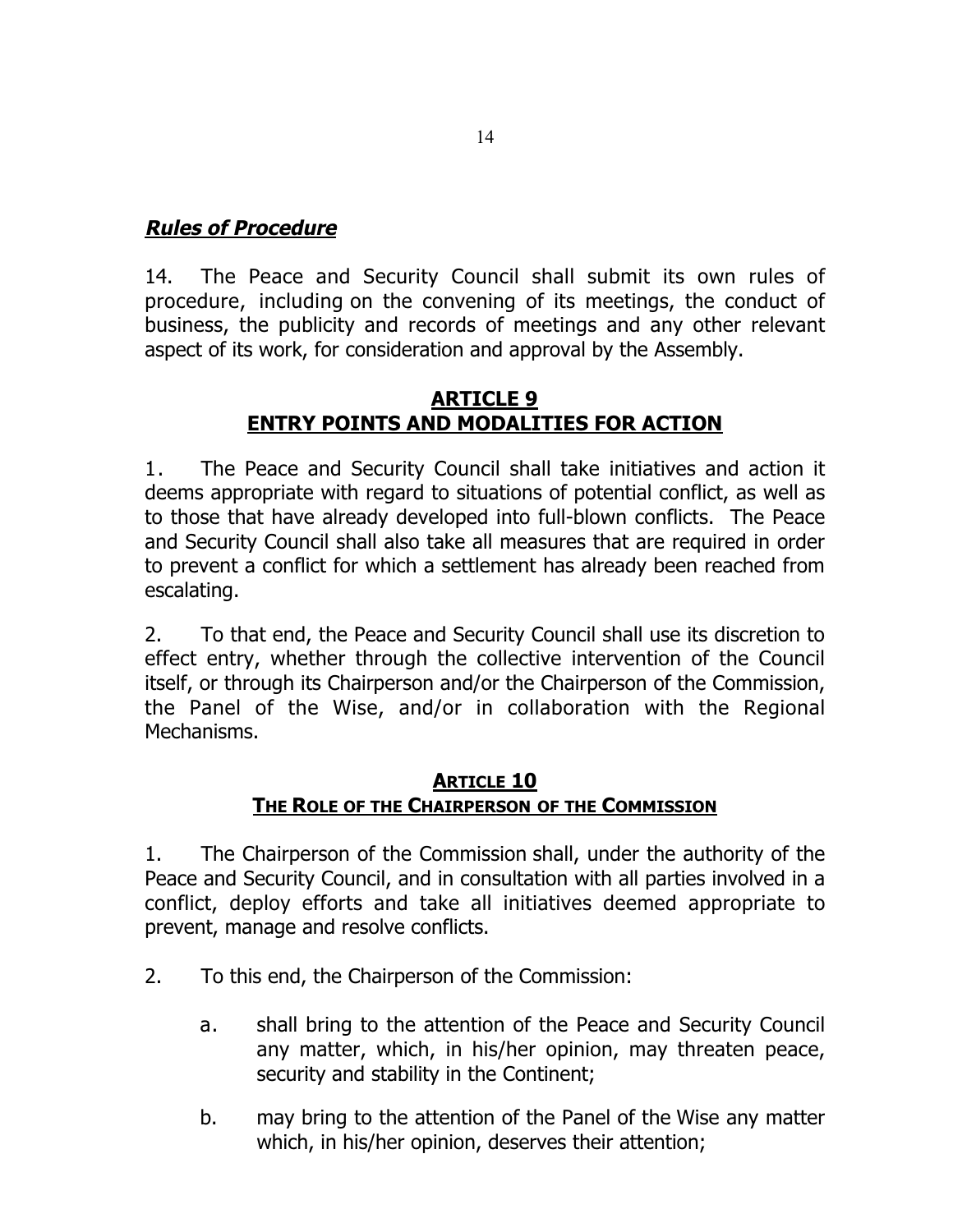- c. may, at his/her own initiative or when so requested by the Peace and Security Council, use his/her good offices, either personally or through special envoys, special representatives, the Panel of the Wise or the Regional Mechanisms, to prevent potential conflicts, resolve actual conflicts and promote peacebuilding and post-conflict reconstruction.
- 3. The Chairperson of the Commission shall also:
	- a. ensure the implementation and follow-up of the decisions of the Peace and Security Council, including mounting and deploying peace support missions authorized by the Peace and Security Council. In this respect, the Chairperson of the Commission shall keep the Peace and Security Council informed of developments relating to the functioning of such missions. All problems likely to affect the continued and effective functioning of these missions shall be referred to the Peace and Security Council, for its consideration and appropriate action;
	- b. ensure the implementation and follow-up of the decisions taken by the Assembly in conformity with Article 4 (h) and (j) of the Constitutive Act;
	- c. prepare comprehensive and periodic reports and documents, as required, to enable the Peace Security Council and its subsidiary bodies to perform their functions effectively.

4. In the exercise of his/her functions and powers, the Chairperson of the Commission shall be assisted by the Commissioner in charge of Peace and Security, who shall be responsible for the affairs of the Peace and Security Council. The Chairperson of the Commission shall rely on human and material resources available at the Commission, for servicing and providing support to the Peace and Security Council. In this regard, a Peace and Security Council Secretariat shall be established within the Directorate dealing with conflict prevention, management and resolution.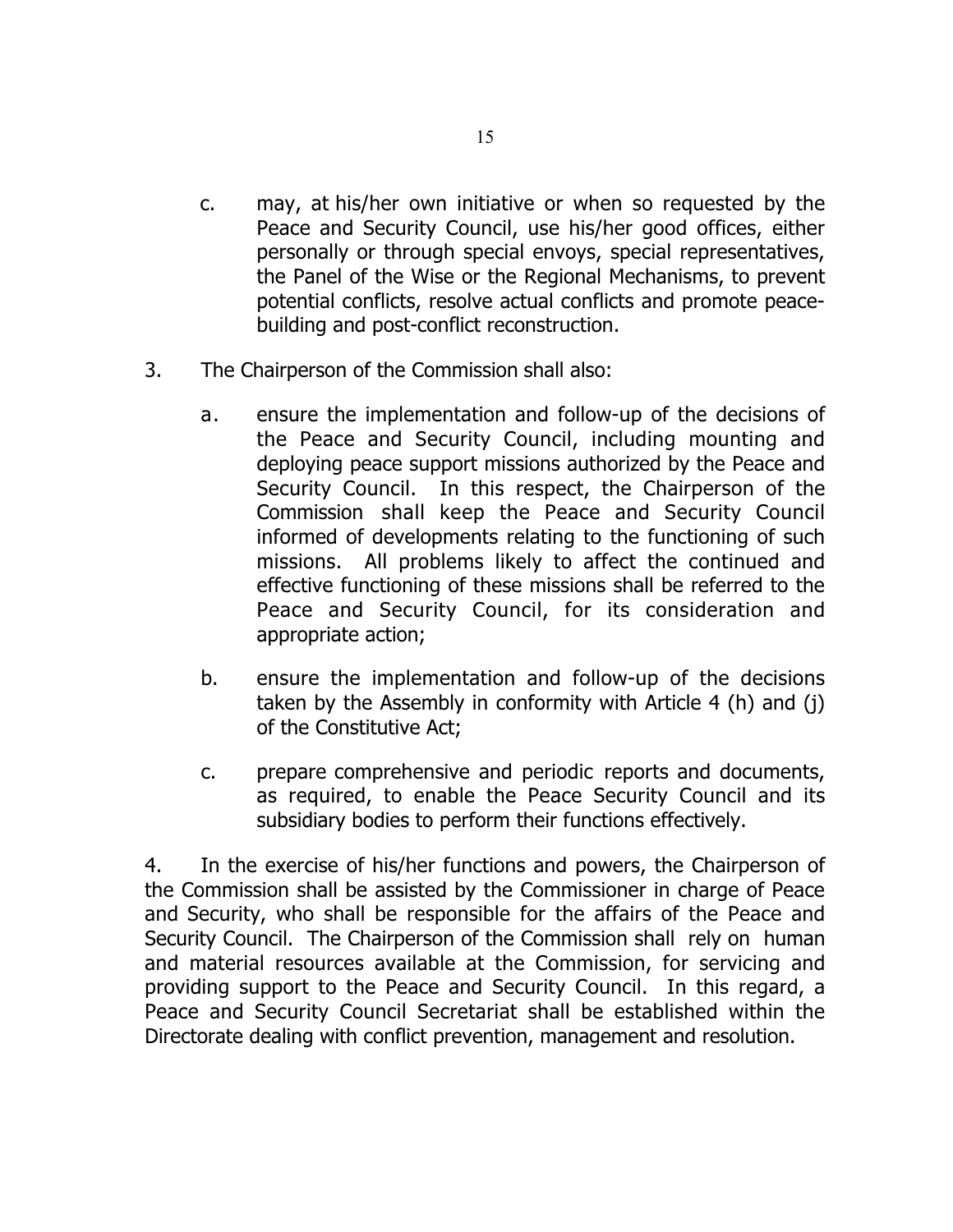### **ARTICLE 11 PANEL OF THE WISE**

1. In order to support the efforts of the Peace and Security Council and those of the Chairperson of the Commission, particularly in the area of conflict prevention, a Panel of the Wise shall be established.

2. The Panel of the Wise shall be composed of five highly respected African personalities from various segments of society who have made outstanding contribution to the cause of peace, security and development on the continent. They shall be selected by the Chairperson of the Commission after consultation with the Member States concerned, on the basis of regional representation and appointed by the Assembly to serve for a period of three years.

3. The Panel of the Wise shall advise the Peace and Security Council and the Chairperson of the Commission on all issues pertaining to the promotion, and maintenance of peace, security and stability in Africa.

4. At the request of the Peace and Security Council or the Chairperson of the Commission, or at its own initiative, the Panel of the Wise shall undertake such action deemed appropriate to support the efforts of the Peace and Security Council and those of the Chairperson of the Commission for the prevention of conflicts, and to pronounce itself on issues relating to the promotion and maintenance of peace, security and stability in Africa.

5. The Panel of the Wise shall report to the Peace and Security Council and, through the Peace and Security Council, to the Assembly.

6. The Panel of the Wise shall meet as may be required for the performance of its mandate. The Panel of the Wise shall normally hold its meetings at the Headquarters of the Union. In consultation with the Chairperson of the Commission, the Panel of the Wise may hold meetings at such places other than the Headquarters of the Union.

7. The modalities for the functioning of the Panel of the Wise shall be worked out by the Chairperson of the Commission and approved by the Peace and Security Council.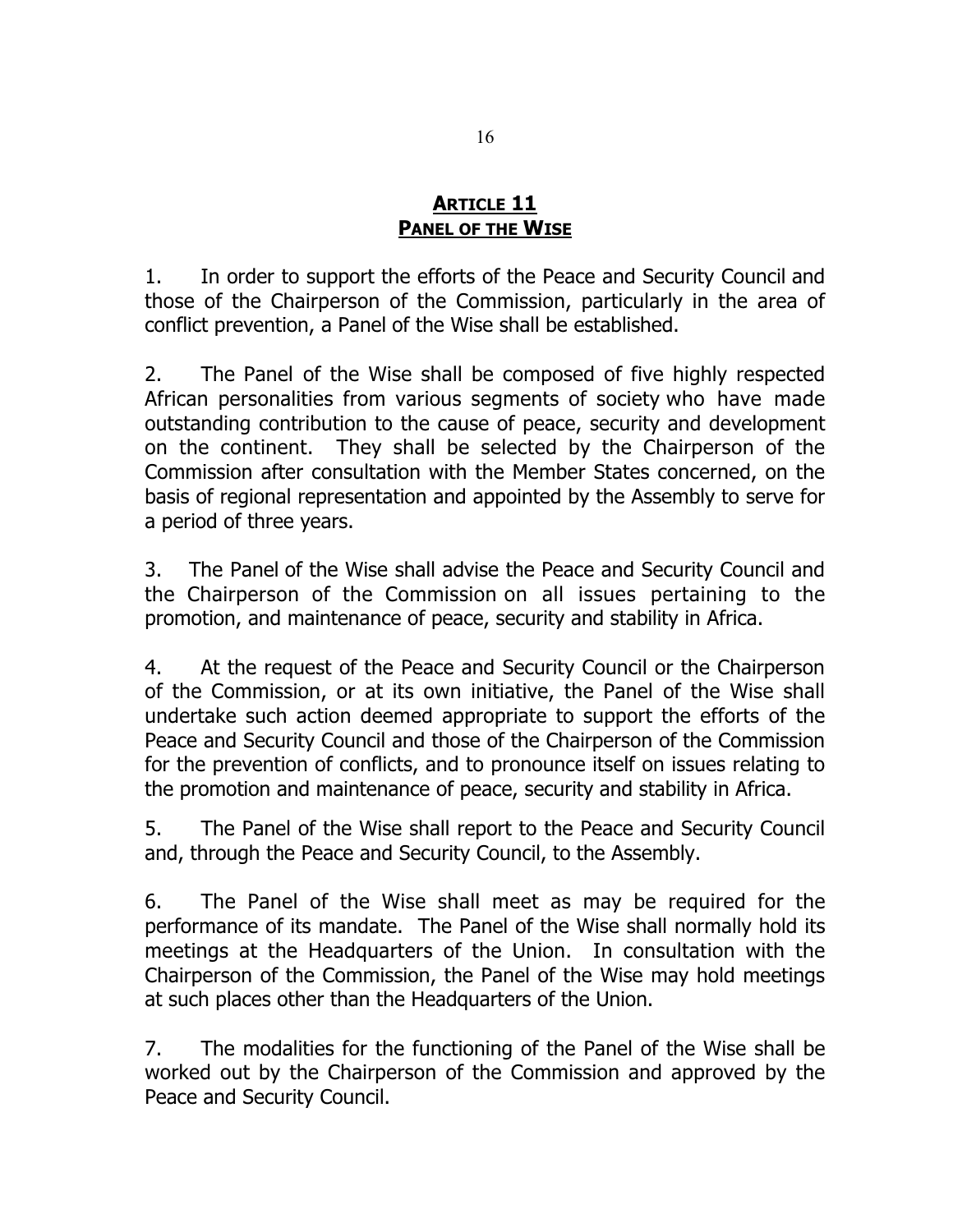8. The allowances of members of the Panel of the Wise shall be determined by the Chairperson of the Commission in accordance with the Financial Rules and Regulations of the Union.

#### **ARTICLE 12 CONTINENTAL EARLY WARNING SYSTEM**

1. In order to facilitate the anticipation and prevention of conflicts, a Continental Early Warning System to be known as the Early Warning System shall be established.

- 2. The Early Warning System shall consist of:
	- a. an observation and monitoring centre, to be known as "The Situation Room", located at the Conflict Management Directorate of the Union, and responsible for data collection and analysis on the basis of an appropriate early warning indicators module; and
		- b. observation and monitoring units of the Regional Mechanisms to be linked directly through appropriate means of communications to the Situation Room, and which shall collect and process data at their level and transmit the same to the Situation Room.

3. The Commission shall also collaborate with the United Nations, its agencies, other relevant international organizations, research centers, academic institutions and NGOs, to facilitate the effective functioning of the Early Warning System.

4. The Early Warning System shall develop an early warning module based on clearly defined and accepted political, economic, social, military and humanitarian indicators, which shall be used to analyze developments within the continent and to recommend the best course of action.

5. The Chairperson of the Commission shall use the information gathered through the Early Warning System timeously to advise the Peace and Security Council on potential conflicts and threats to peace and security in Africa and recommend the best course of action. The Chairperson of the Commission shall also use this information for the execution of the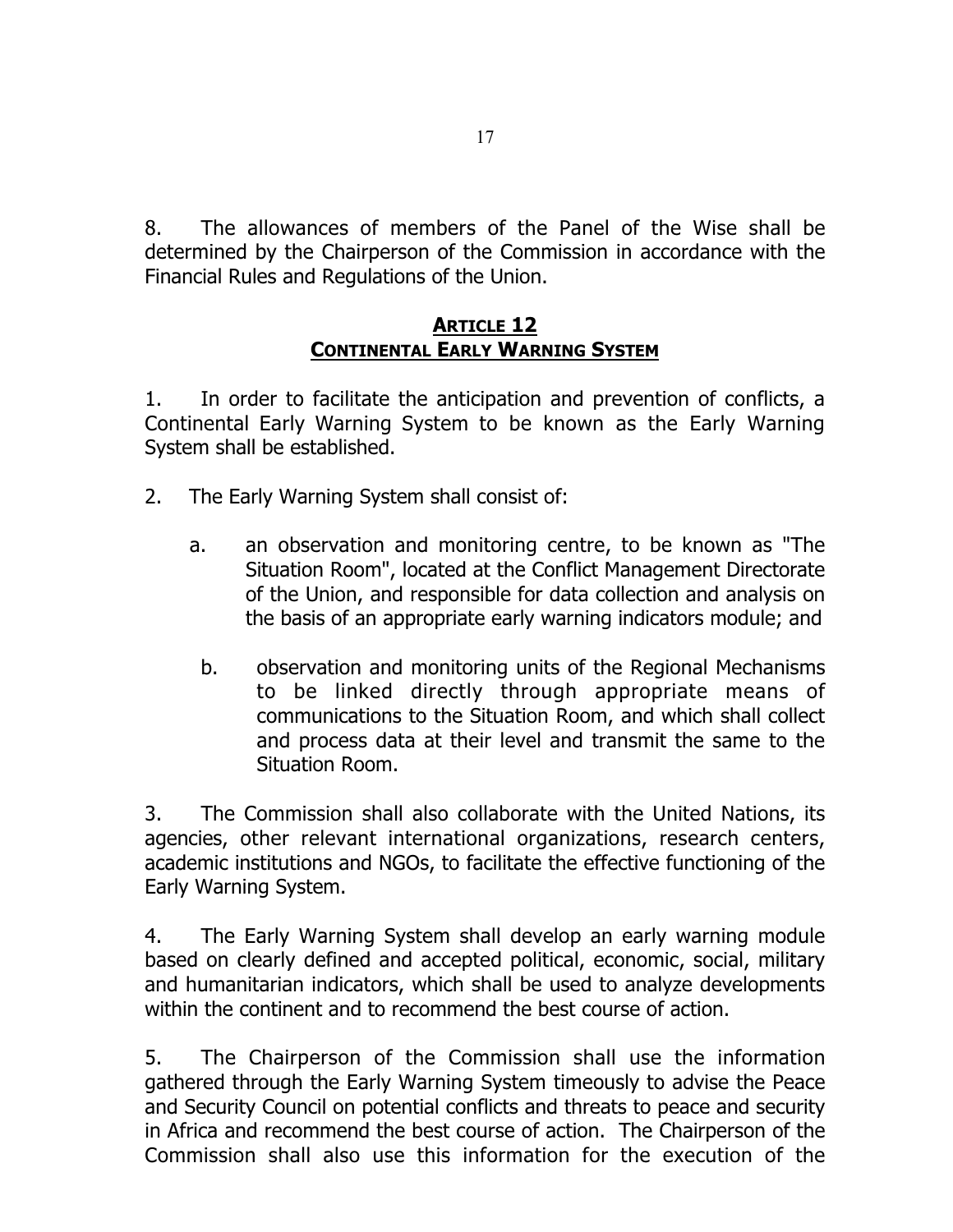responsibilities and functions entrusted to him/her under the present Protocol.

6. The Member States shall commit themselves to facilitate early action by the Peace and Security Council and or the Chairperson of the Commission based on early warning information.

7. The Chairperson of the Commission shall, in consultation with Member States, the Regional Mechanisms, the United Nations and other relevant institutions, work out the practical details for the establishment of the Early Warning System and take all the steps required for its effective functioning.

#### **ARTICLE 13 AFRICAN STANDBY FORCE**

## **Composition**

1. In order to enable the Peace and Security Council perform its responsibilities with respect to the deployment of peace support missions and intervention pursuant to article 4 (h) and (j) of the Constitutive Act, an African Standby Force shall be established. Such Force shall be composed of standby multidisciplinary contingents, with civilian and military components in their countries of origin and ready for rapid deployment at appropriate notice.

2. For that purpose, the Member States shall take steps to establish standby contingents for participation in peace support missions decided on by the Peace and Security Council or intervention authorized by the Assembly. The strength and types of such contingents, their degree of readiness and general location shall be determined in accordance with established African Union Peace Support Standard Operating Procedures (SOPs), and shall be subject to periodic reviews depending on prevailing crisis and conflict situations.

## **Mandate**

3. The African Standby Force shall, inter alia, perform functions in the following areas: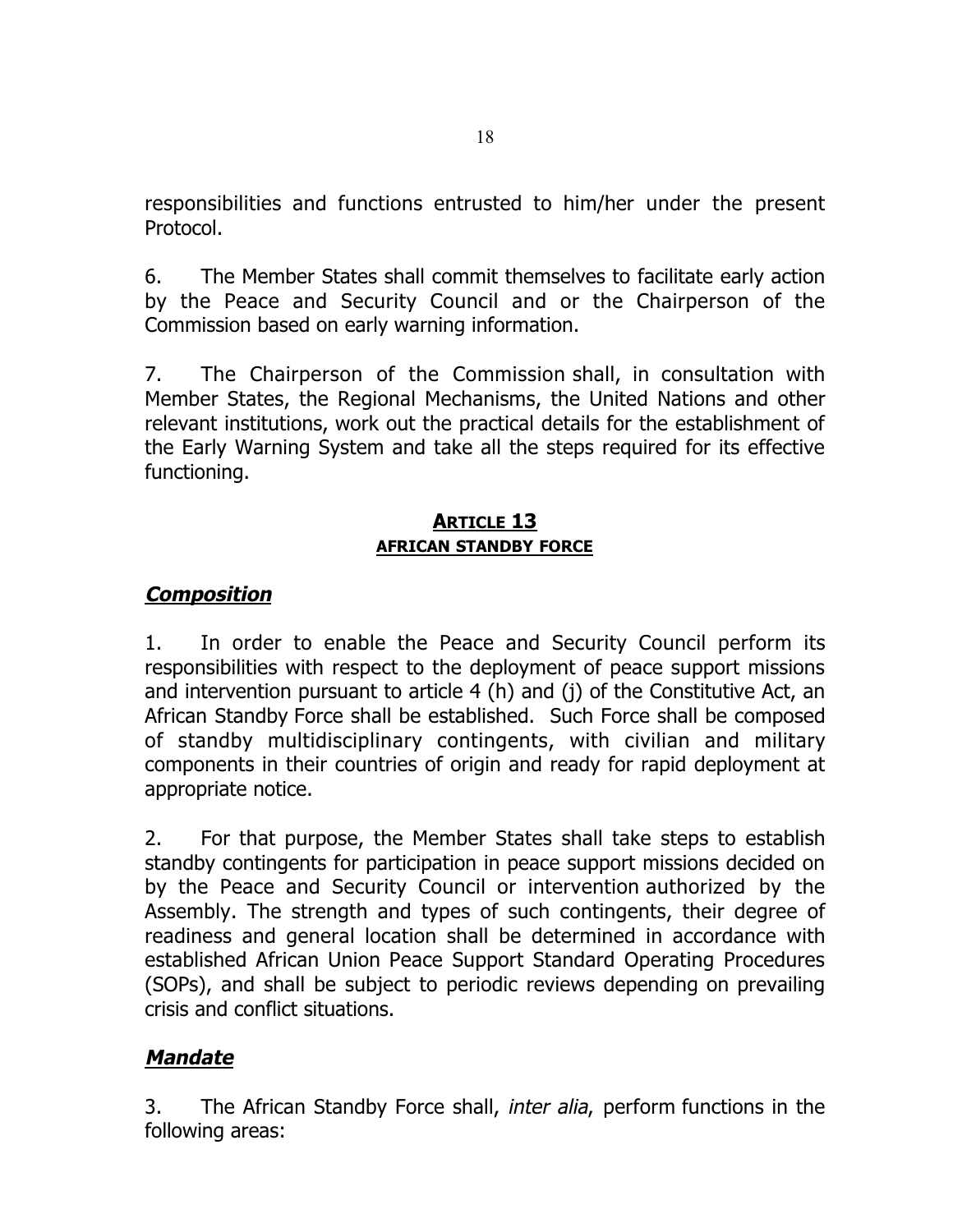- a. observation and monitoring missions;
- b. other types of peace support missions;
- c. intervention in a Member State in respect of grave circumstances or at the request of a Member State in order to restore peace and security, in accordance with Article 4(h) and (j) of the Constitutive Act;
- d. preventive deployment in order to prevent (i) a dispute or a conflict from escalating, (ii) an ongoing violent conflict from spreading to neighboring areas or States, and (iii) the resurgence of violence after parties to a conflict have reached an agreement.;
- e. peace-building, including post-conflict disarmament and demobilization;
- f. humanitarian assistance to alleviate the suffering of civilian population in conflict areas and support efforts to address major natural disasters; and
- g. any other functions as may be mandated by the Peace and Security Council or the Assembly.

4. In undertaking these functions, the African Standby Force shall, where appropriate, cooperate with the United Nations and its Agencies, other relevant international organizations and regional organizations, as well as with national authorities and NGOs.

5. The detailed tasks of the African Standby Force and its modus operandi for each authorized mission shall be considered and approved by the Peace and Security Council upon recommendation of the Commission.

### **Chain of Command**

6. For each operation undertaken by the African Standby Force, the Chairperson of the Commission shall appoint a Special Representative and a Force Commander, whose detailed roles and functions shall be spelt out in appropriate directives, in accordance with the Peace Support Standing Operating Procedures.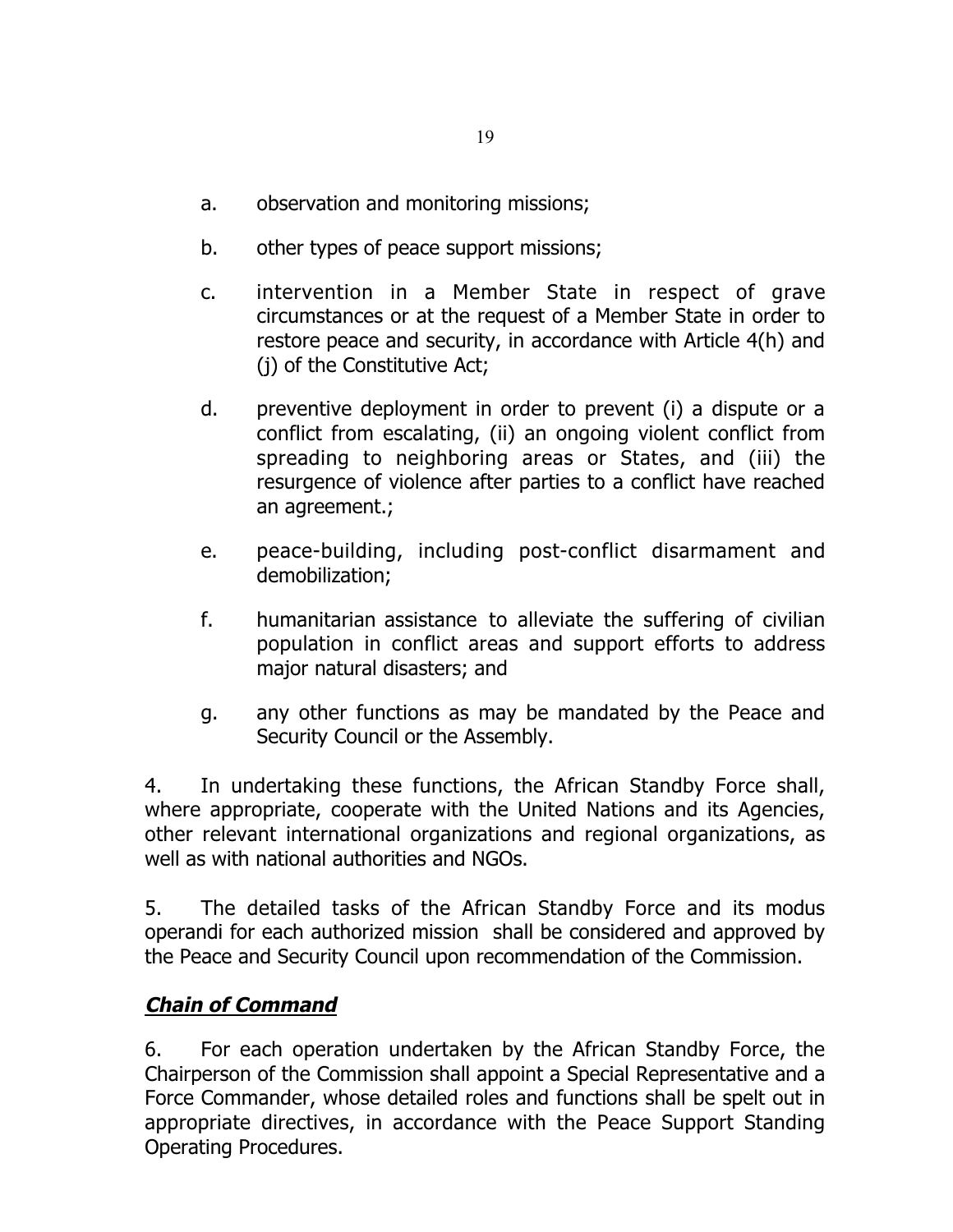7. The Special Representative shall, through appropriate channels, report to the Chairperson of the Commission. The Force Commander shall report to the Special Representative. Contingent Commanders shall report to the Force Commander, while the civilian components shall report to the Special Representative.

## **Military Staff Committee**

8. There shall be established a Military Staff Committee to advise and assist the Peace and Security Council in all questions relating to military and security requirements for the promotion and maintenance of peace and security in Africa.

9. The Military Staff Committee shall be composed of Senior Military Officers of the Members of the Peace and Security Council. Any Member State not represented on the Military Staff Committee may be invited by the Committee to participate in its deliberations when it is so required for the efficient discharge of the Committee's responsibilities.

10. The Military Staff Committee shall meet as often as required to deliberate on matters referred to it by the Peace and Security Council.

11. The Military Staff Committee may also meet at the level of the Chief of Defence Staff of the Members of the Peace and Security Council to discuss questions relating to the military and security requirements for the promotion and maintenance of peace and security in Africa. The Chiefs of Defence Staff shall submit to the Chairperson of the Commission recommendations on how to enhance Africa's peace support capacities.

12. The Chairperson of the Commission shall take all appropriate steps for the convening of and follow-up of the meetings of the Chiefs of Defence Staff of Members of the Peace and Security Council.

## **Training**

13. The Commission shall provide guidelines for the training of the civilian and military personnel of national standby contingents at both operational and tactical levels. Training on International Humanitarian Law and International Human Rights Law, with particular emphasis on the rights of women and children, shall be an integral part of the training of such personnel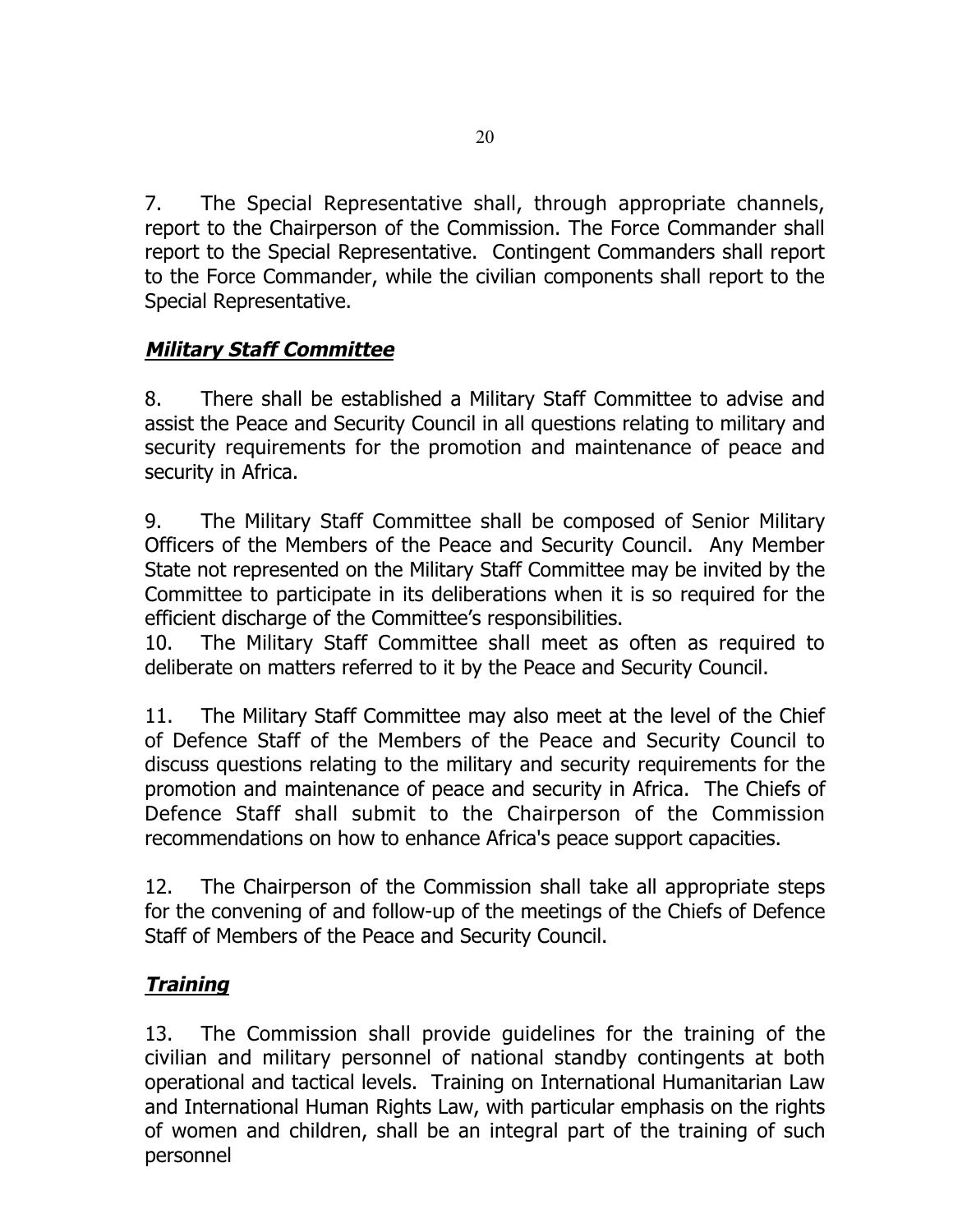14. To that end, the Commission shall expedite the development and circulation of appropriate Standing Operating Procedures to inter-alia:

- a. support standardization of training doctrines, manuals and programmes for national and regional schools of excellence;
- b. co-ordinate the African Standby Force training courses, command and staff exercises, as well as field training exercises.

15. The Commission shall, in collaboration with the United Nations, undertake periodic assessment of African peace support capacities.

16. The Commission shall, in consultation with the United Nations Secretariat, assist in the co-ordination of external initiatives in support of the African Standby Force capacity-building in training, logistics, equipment, communications and funding.

### **Role of Member States**

17. In addition to their responsibilities as stipulated under the present Protocol:

- a. troop contributing countries States shall immediately, upon request by the Commission, following an authorization by the Peace and Security Council or the Assembly, release the standby contingents with the necessary equipment for the operations envisaged under Article 9 (3) of the present Protocol;
- b. Member States shall commit themselves to make available to the Union all forms of assistance and support required for the promotion and maintenance of peace, security and stability on the Continent, including rights of passage through their territories.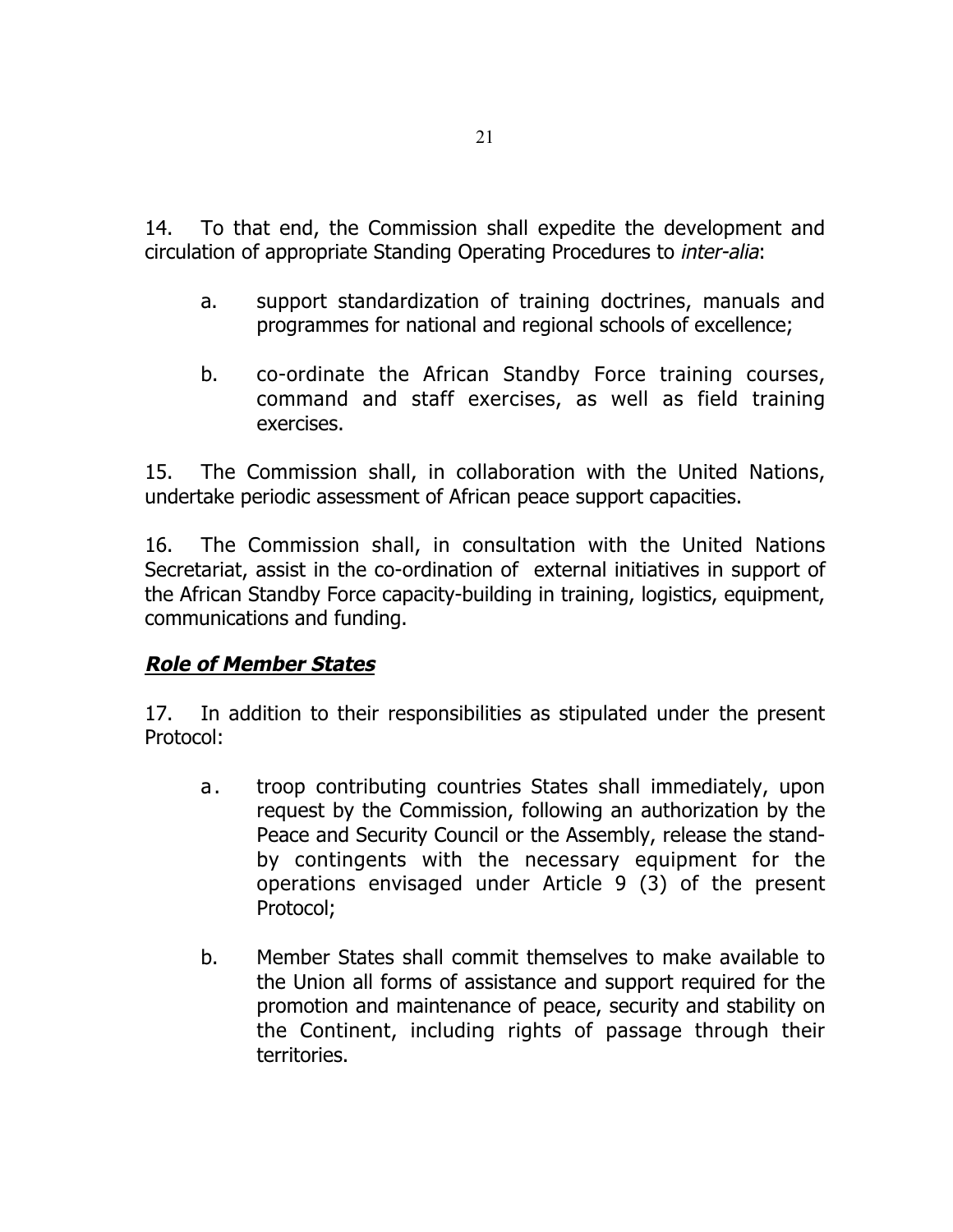### **ARTICLE 14 PEACE BUILDING**

### **Institutional Capacity for Peace-building**

1. In post-conflict situations, the Peace and Security Council shall assist in the restoration of the rule of law, establishment and development of democratic institutions and the preparation, organization and supervision of elections in the concerned Member State.

### **Peace-building during Hostilities**

2. In areas of relative peace, priority shall be accorded to the implementation of policy designed to reduce degradation of social and economic conditions arising from conflicts.

### **Peace-building at the End of Hostilities**

3. To assist Member States that have been adversely affected by violent conflicts, the Peace and Security Council shall undertake the following activities:

- a. consolidation of the peace agreements that have been negotiated;
- b. establishment of conditions of political, social and economic reconstruction of the society and Government institutions;
- c. implementation of disarmament, demobilization and reintegration programmes, including those for child soldiers;
- d. resettlement and reintegration of refugees and internally displaced persons;
- e . assistance to vulnerable persons, including children, the elderly, women and other traumatized groups in the society.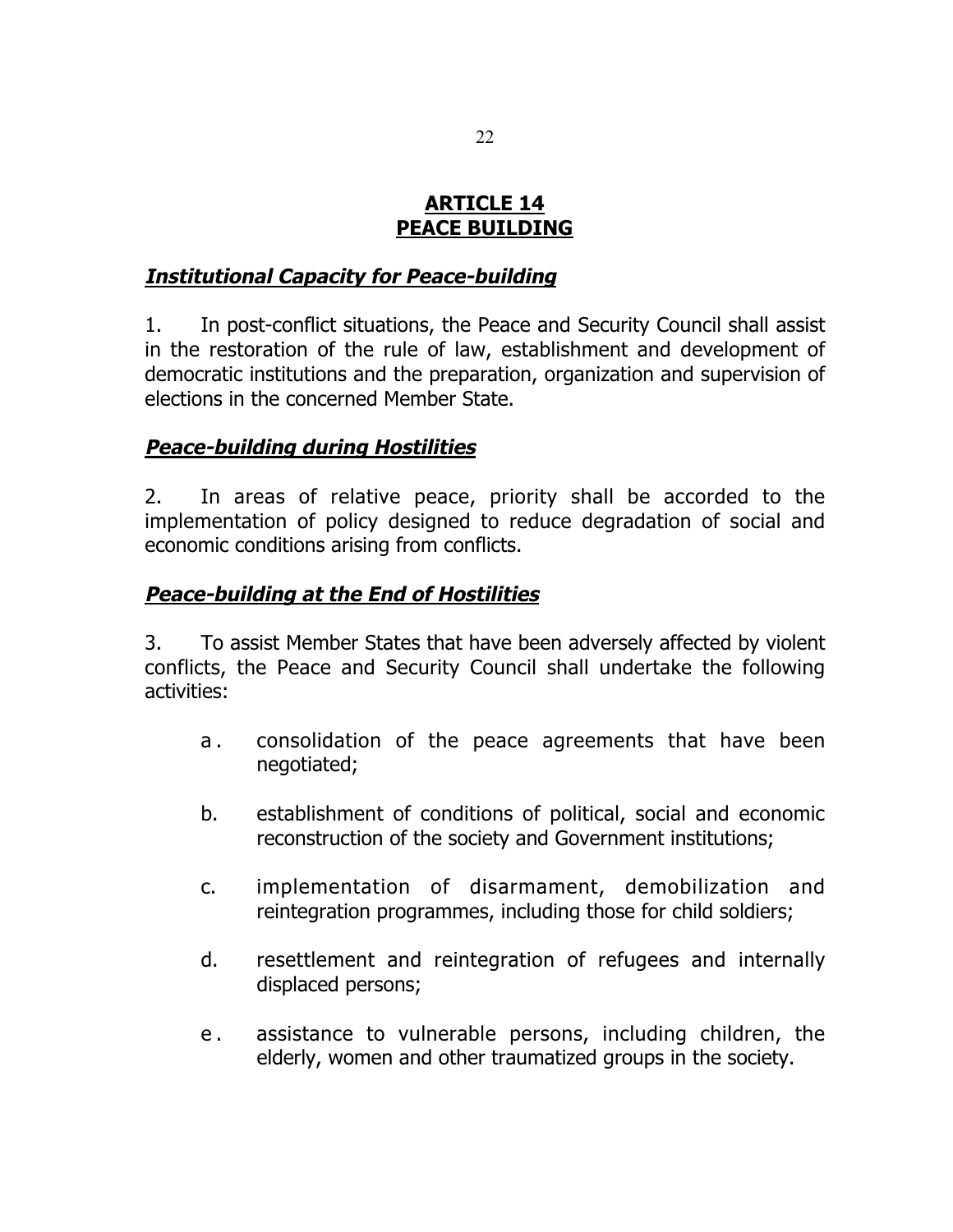## **ARTICLE 15 HUMANITARIAN ACTION**

1. The Peace and Security Council shall take active part in coordinating and conducting humanitarian action in order to restore life to normalcy in the event of conflicts or natural disasters.

2. In this regard, the Peace and Security Council shall develop its own capacity to efficiently undertake humanitarian action.

3. The African Standby Force shall be adequately equipped to undertake humanitarian activities in their mission areas under the control of the Chairperson of the Commission.

4. The African Standby Force shall facilitate the activities of the humanitarian agencies in the mission areas.

### **ARTICLE 16**

## **RELATIONSHIP WITH REGIONAL MECHANISMS FOR CONFLICT PREVENTION, MANAGEMENT AND RESOLUTION**

1. The Regional Mechanisms are part of the overall security architecture of the Union, which has the primary responsibility for promoting peace, security and stability in Africa. In this respect, the Peace and Security Council and the Chairperson of the Commission, shall:

- a) harmonize and coordinate the activities of Regional Mechanisms in the field of peace, security and stability to ensure that these activities are consistent with the objectives and principles of the Union;
- b) work closely with Regional Mechanisms, to ensure effective partnership between them and the Peace and Security Council in the promotion and maintenance of peace, security and stability. The modalities of such partnership shall be determined by the comparative advantage of each and the prevailing circumstances.

2. The Peace and Security Council shall, in consultation with Regional Mechanisms, promote initiatives aimed at anticipating and preventing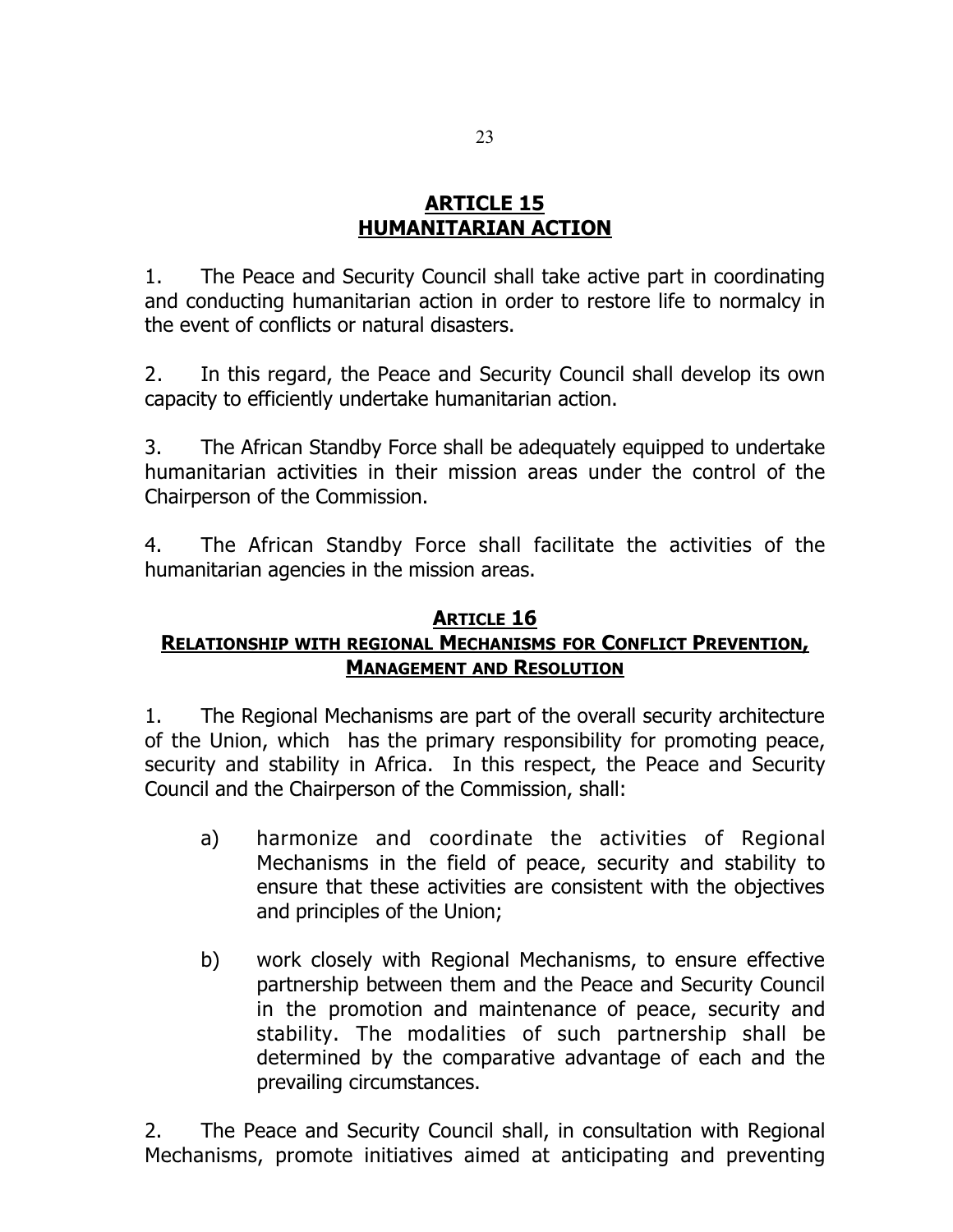conflicts and, in circumstances where conflicts have occurred, peacemaking and peace-building functions.

3. In undertaking these efforts, Regional Mechanisms concerned shall, through the Chairperson of the Commission, keep the Peace and Security Council fully and continuously informed of their activities and ensure that these activities are closely harmonized and coordinated with the activities of Peace and Security Council. The Peace and Security Council shall, through the Chairperson of the Commission, also keep the Regional Mechanisms fully and continuously informed of its activities.

4. In order to ensure close harmonization and coordination and facilitate regular exchange of information, the Chairperson of the Commission shall convene periodic meetings, but at least once a year, with the Chief Executives and/or the officials in charge of peace and security within the Regional Mechanisms.

5. The Chairperson of the Commission shall take the necessary measures, where appropriate, to ensure the full involvement of Regional Mechanisms in the establishment and effective functioning of the Early Warning System and the African Standby Force.

6. Regional Mechanisms shall be invited to participate in the discussion of any question brought before the Peace and Security Council whenever that question is being addressed by a Regional Mechanism is of special interest to that Organization.

7. The Chairperson of the Commission shall be invited to participate in meetings and deliberations of Regional Mechanisms.

8. In order to strengthen coordination and cooperation, the Commission shall establish liaison offices to the Regional Mechanisms. The Regional Mechanisms shall be encouraged to establish liaison offices to the Commission.

9. On the basis of the above provisions, a Memorandum of Understanding on Cooperation shall be concluded between the Commission and the Regional Mechanisms.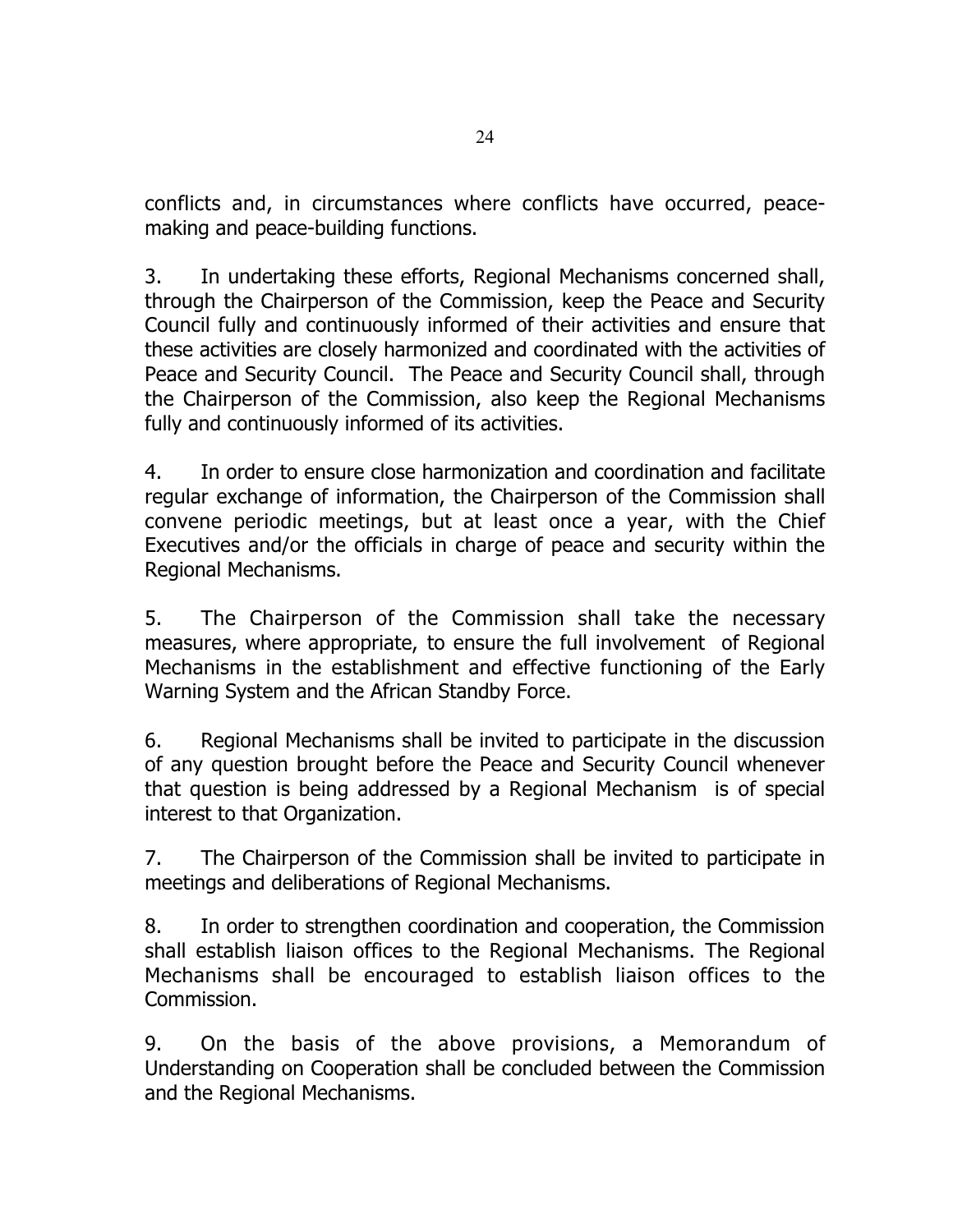### **ARTICLE 17 RELATIONSHIP WITH THE UNITED NATIONS AND OTHER INTERNATIONAL ORGANIZATIONS**

1. In the fulfillment of its mandate in the promotion and maintenance of peace, security and stability in Africa, the Peace and Security Council shall cooperate and work closely with the United Nations Security Council, which has the primary responsibility for the maintenance of international peace and security. The Peace and Security Council shall also cooperate and work closely with other relevant UN Agencies in the promotion of peace, security and stability in Africa.

2. Where necessary, recourse will be made to the United Nations to provide the necessary financial, logistical and military support for the African Unions' activities in the promotion and maintenance of peace, security and stability in Africa, in keeping with the provisions of Chapter VIII of the UN Charter on the role of Regional Organizations in the maintenance of international peace and security.

3 . The Peace and Security Council and the Chairperson of the Commission shall maintain close and continued interaction with the United Nations Security Council, its African members, as well as with the Secretary-General, including holding periodic meetings and regular consultations on questions of peace, security and stability in Africa.

4. The Peace and Security Council shall also cooperate and work closely with other relevant international organizations on issues of peace, security and stability in Africa. Such organizations may be invited to address the Peace and Security Council on issues of common interest, if the latter considers that the efficient discharge of its responsibilities does so require.

### **ARTICLE 18 RELATIONSHIP WITH THE PAN AFRICAN PARLIAMENT**

1. The Mechanism shall maintain close working relations with the Pan-African Parliament in furtherance of peace, security and stability in Africa.

2. The Peace and Security Council shall, whenever so requested by the Pan African Parliament, submit, through the Chairperson of the Commission, reports to the Pan-African Parliament, in order to facilitate the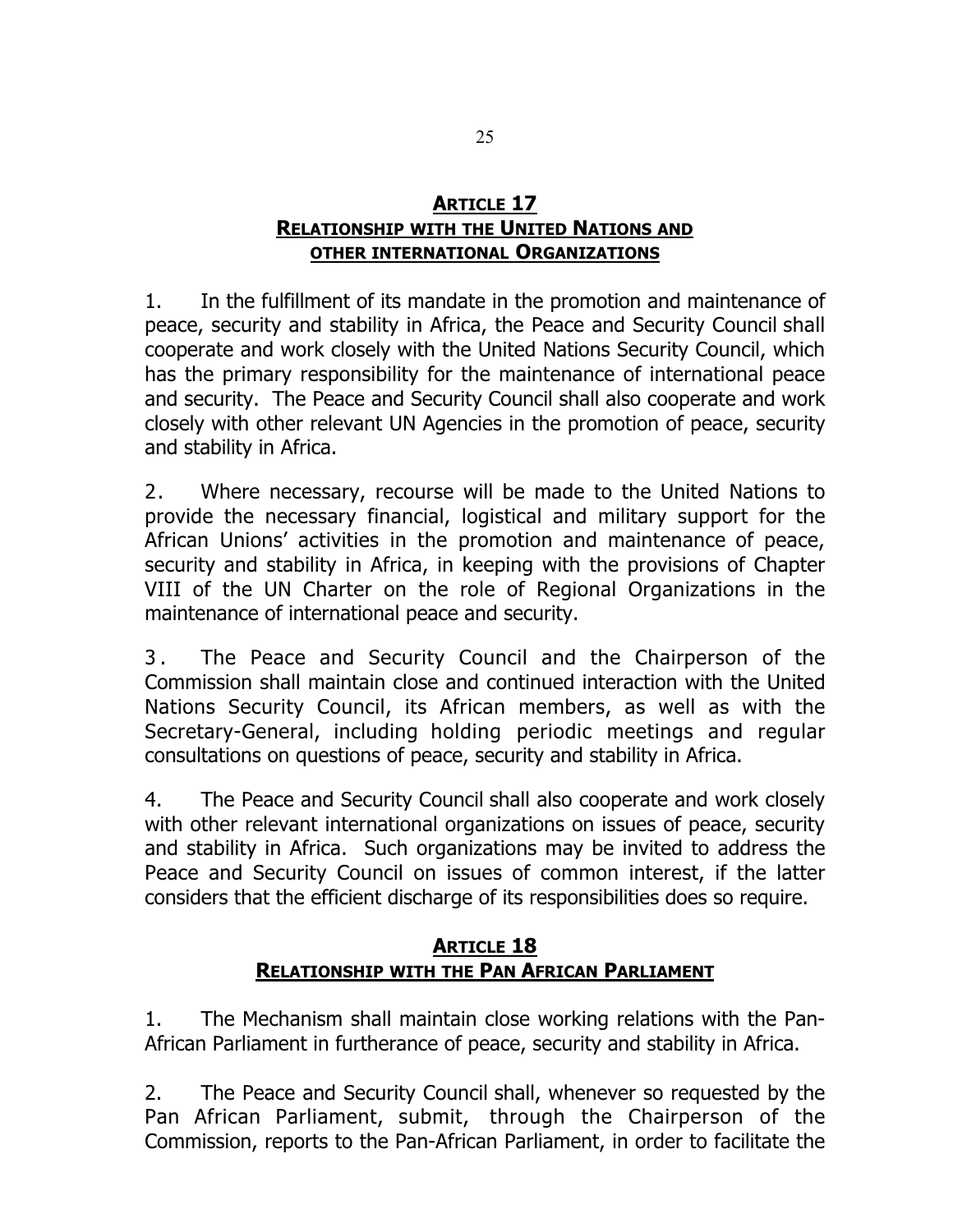discharge by the latter of its responsibilities relating to the maintenance of peace, security and stability in Africa.

3. The Chairperson of the Commission shall present to the Pan-African Parliament an annual report on the state of peace and security in the continent. The Chairperson of the Commission shall also take all steps required to facilitate the exercise by the Pan-African Parliament of its powers, as stipulated in Article 11 (5) of the Protocol to the Treaty establishing the African Economic Community relating to the Pan-African Parliament, as well as in Article 11 (9) in so far as it relates to the objective of promoting peace, security and stability as spelt out in Article 3 (5) of the said Protocol.

### **ARTICLE 19 RELATIONSHIP WITH THE AFRICAN COMMISSION ON HUMAN AND PEOPLES' RIGHTS**

The Peace and Security Council shall seek close cooperation with the African Commission on Human and Peoples' Rights in all matters relevant to its objectives and mandate. The Commission on Human and Peoples' Rights shall bring to the attention of the Peace and Security Council any information relevant to the objectives and mandate of the Peace and Security Council.

### **ARTICLE 20 RELATIONS WITH CIVIL SOCIETY ORGANIZATIONS**

The Peace and Security Council shall encourage non-governmental organizations, community-based and other civil society organizations, particularly women's organizations, to participate actively in the efforts aimed at promoting peace, security and stability in Africa. When required, such organizations may be invited to address the Peace and Security Council.

### **ARTICLE 21 FUNDING**

### **Peace Fund**

1. In order to provide the necessary financial resources for peace support missions and other operational activities related to peace and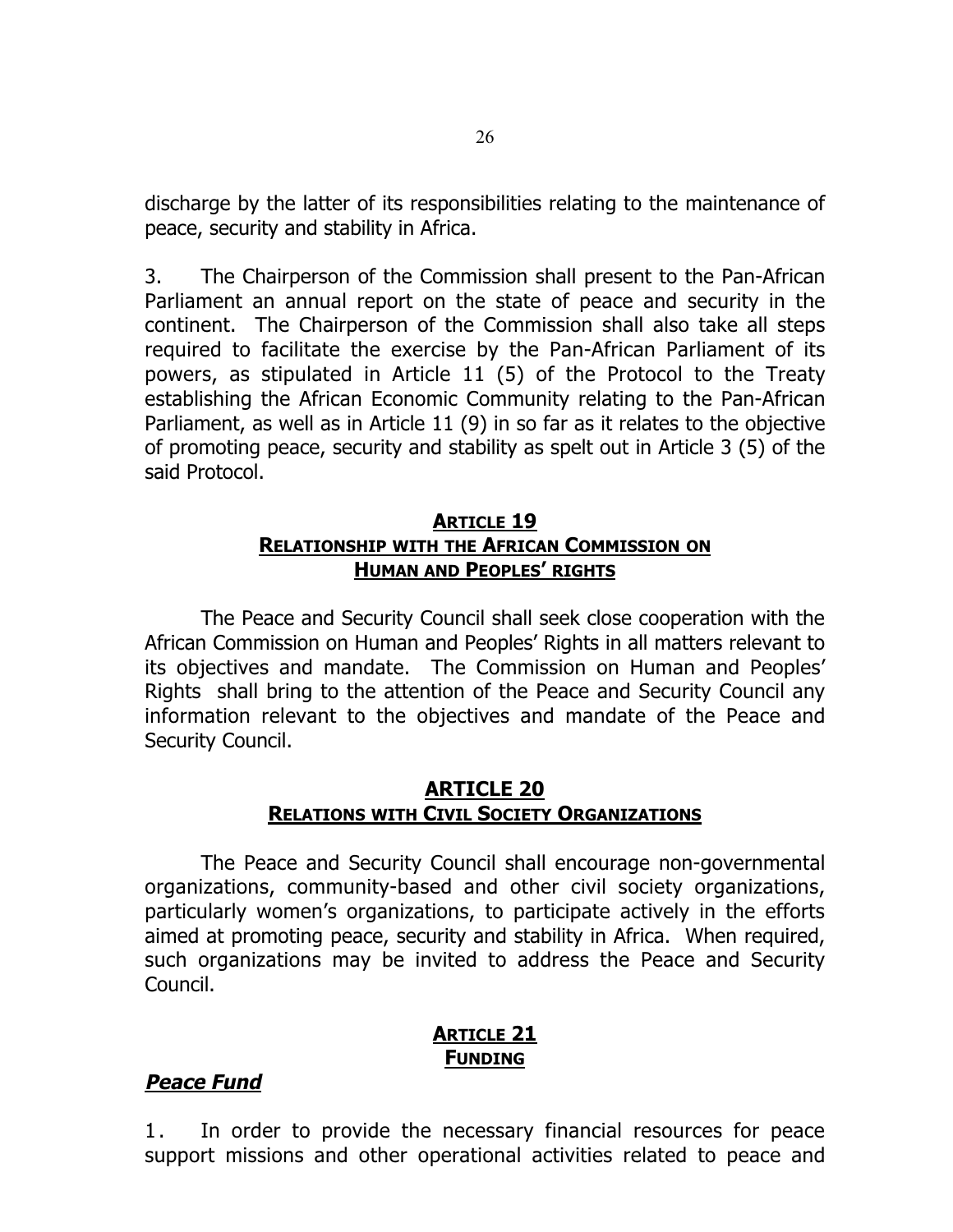security, a Special Fund, to be known as the Peace Fund, shall be established. The operations of the Peace Fund shall be governed by the relevant Financial Rules and Regulations of the Union.

2. The Peace Fund shall be made up of financial appropriations from the regular budget of Union, including arrears of contributions, voluntary contributions from Member States and from other sources within Africa, including the private sector, civil society and individuals, as well as through appropriate fund raising activities.

3. The Chairperson of the Commission shall raise and accept voluntary contributions from sources outside Africa, in conformity with the objectives and principles of the Union.

4. There shall also be established, within the Peace Fund, a revolving Trust Fund. The appropriate amount of the revolving Trust Fund shall be determined by the relevant Policy Organs of the Union upon recommendation by the Peace and Security Council.

## **Assessment of Cost of Operations and Pre-financing**

5. When required, and following a decision by the relevant Policy Organs of the Union, the cost of the operations envisaged under Article 13 (3) of the present Protocol shall be assessed to Member States based on the scale of their contributions to the regular budget of the Union.

6. The States contributing contingents may be invited to bear the cost of their participation during the first three (3) months.

7. The Union shall refund the expenses incurred by the concerned contributing States within a maximum period of six (6) months and then proceed to finance the operations.

### **ARTICLE 22 FINAL PROVISIONS**

## **Status of the Protocol in relation to the Cairo Declaration**

1. The present Protocol shall replace the Cairo Declaration.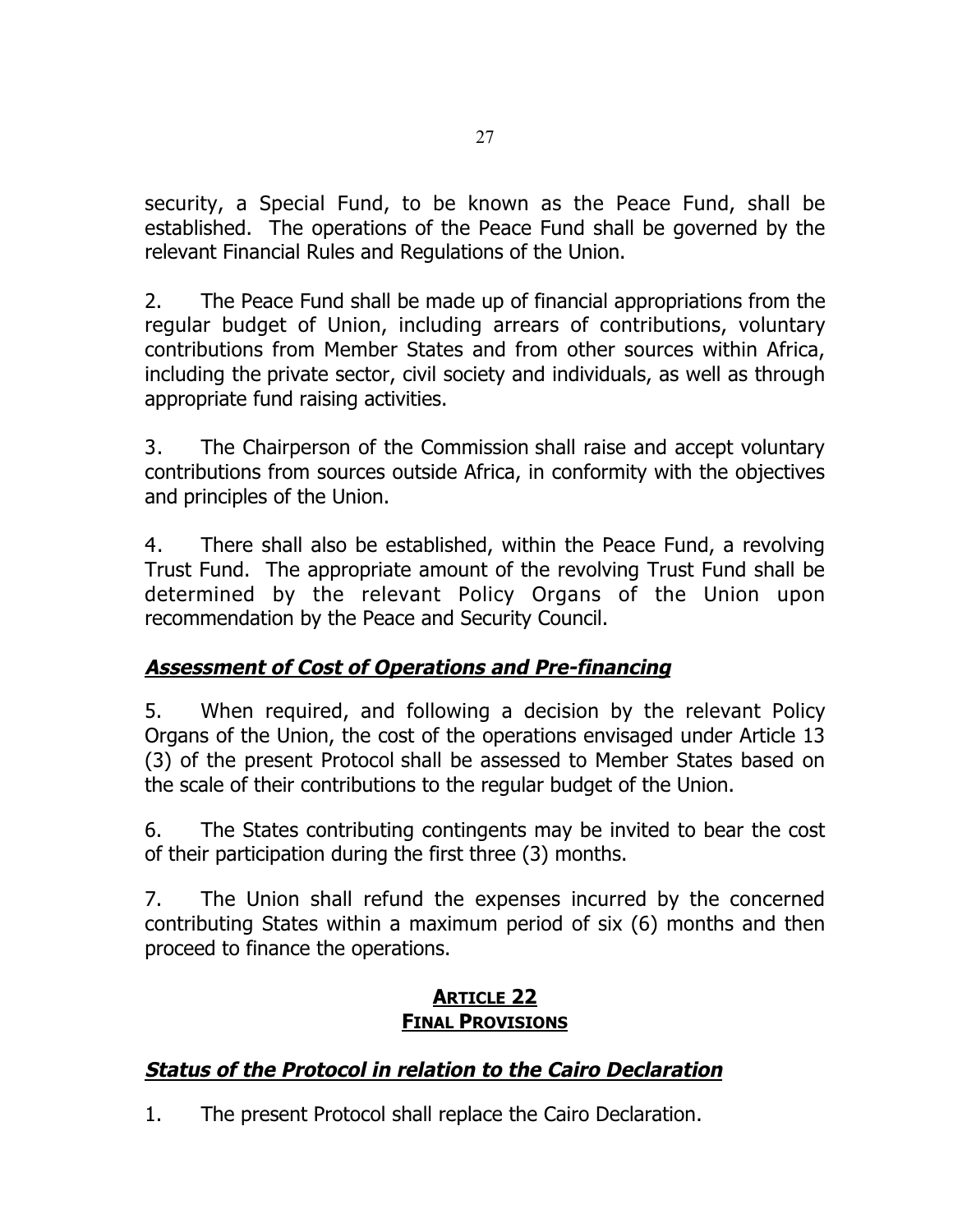2. The provisions of this Protocol shall supercede the resolutions and decisions of the OAU relating to the Mechanism for Conflict Prevention, Management and Resolution in Africa, which are in conflict with the present **Protocol** 

## **Signature, Ratification and Accession**

3. The present Protocol shall be open for signature, ratification or accession by the Member States of the Union in accordance with their respective constitutional procedures.

4. The instruments of ratification shall be deposited with the Chairperson Commission

## **Entry into Force**

5. The present Protocol shall enter into force upon the deposit of the instruments of ratification by a simple majority of the Member States of the Union.

### **Amendments**

6. Any amendment or revision of the present Protocol shall be in accordance with the provisions of Article 32 of the Constitutive Act.

### **Depository Authority**

7. This Protocol and all instruments of ratification shall be deposited with the Chairperson of the Commission, who shall transmit certified true copies to all Member States and notify them of the dates of deposit of the instruments of ratification by the Member States and shall register it with the United Nations and any other Organization as may be decided by the Union.

> **Adopted by the 1st Ordinary Session of the Assembly of the African Union**

> > **Durban, 9 July 2002**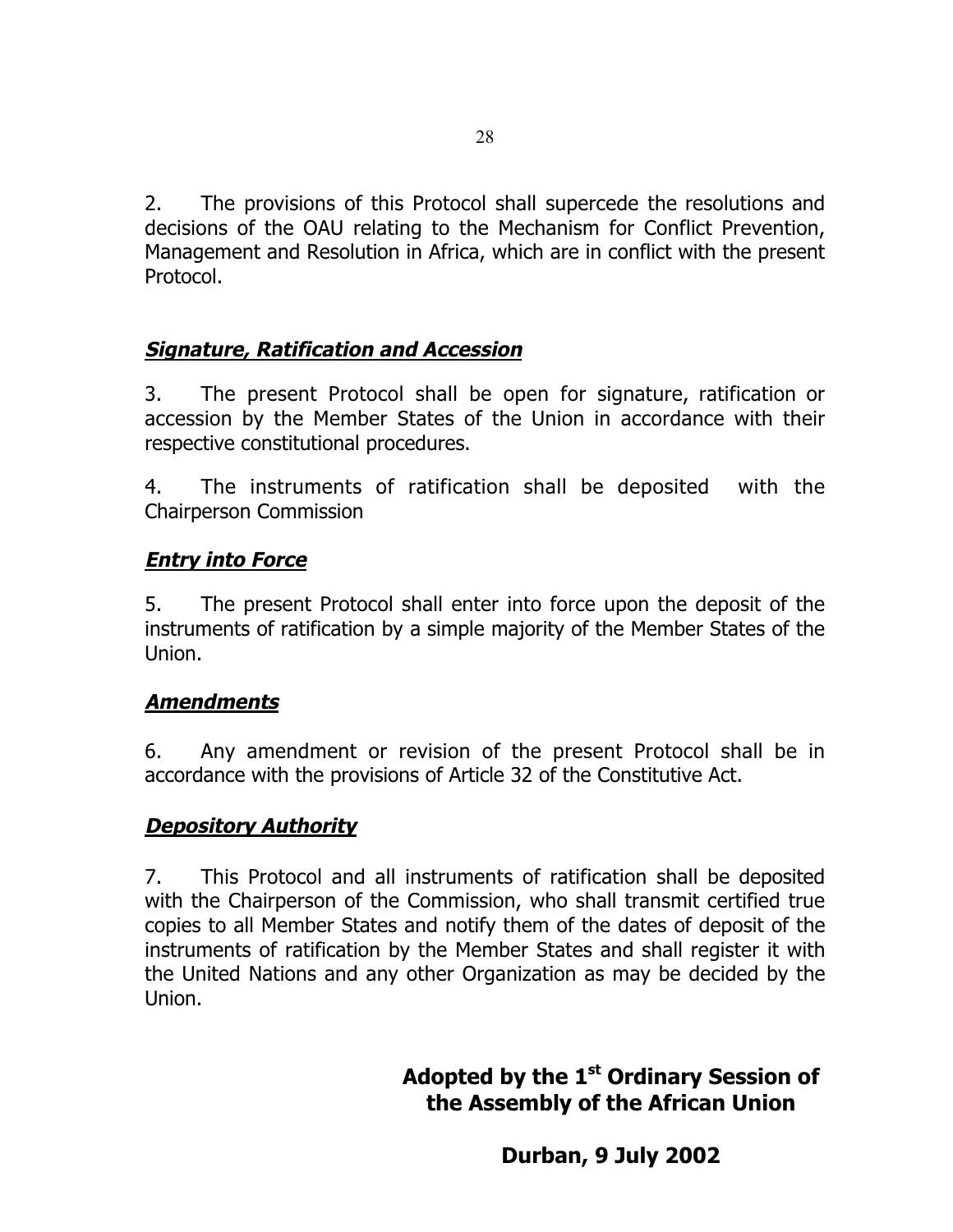**1. People's Democratic Republic of Algeria ……………………………………………………….. 2. Republic of Angola ………………………………………………………… 3. Republic of Benin** ………………………………………………………………… **4. Republic of Botswana ………………………………………………………….. 5. Burkina Faso ………………………………………………………….. 6. Republic of Burundi**

**…………………………………………………………..**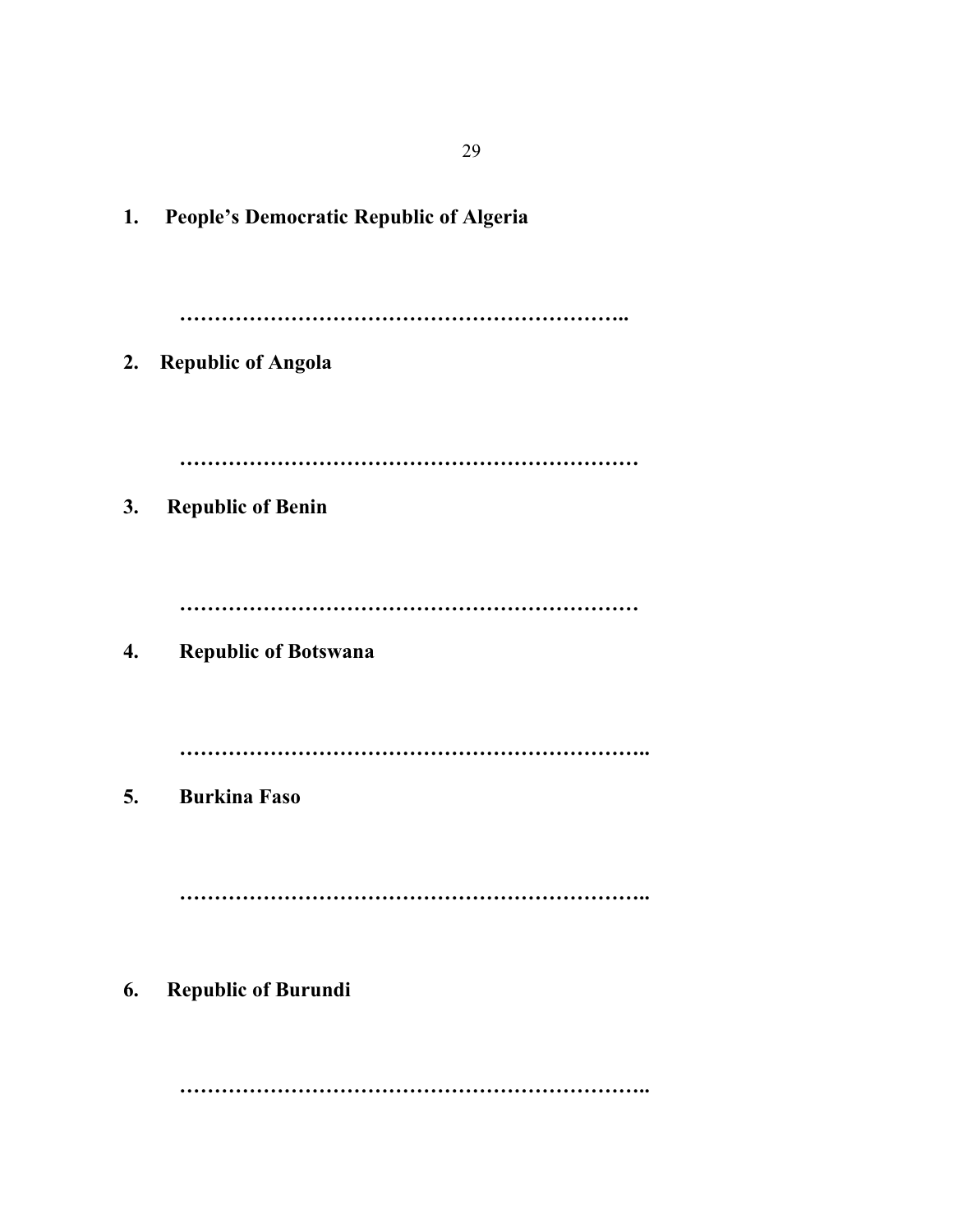| 7.  | <b>Republic of Cameroon</b>                 |
|-----|---------------------------------------------|
| 8.  | <b>Republic of Cape Verde</b>               |
|     | 9. Central African Republic                 |
|     | 10. Republic of Chad                        |
|     | 11. Islamic Federal Republic of the Comoros |
| 12. | <b>Republic of the Congo</b>                |
| 13. | <b>Republic of Côte d'Ivoire</b>            |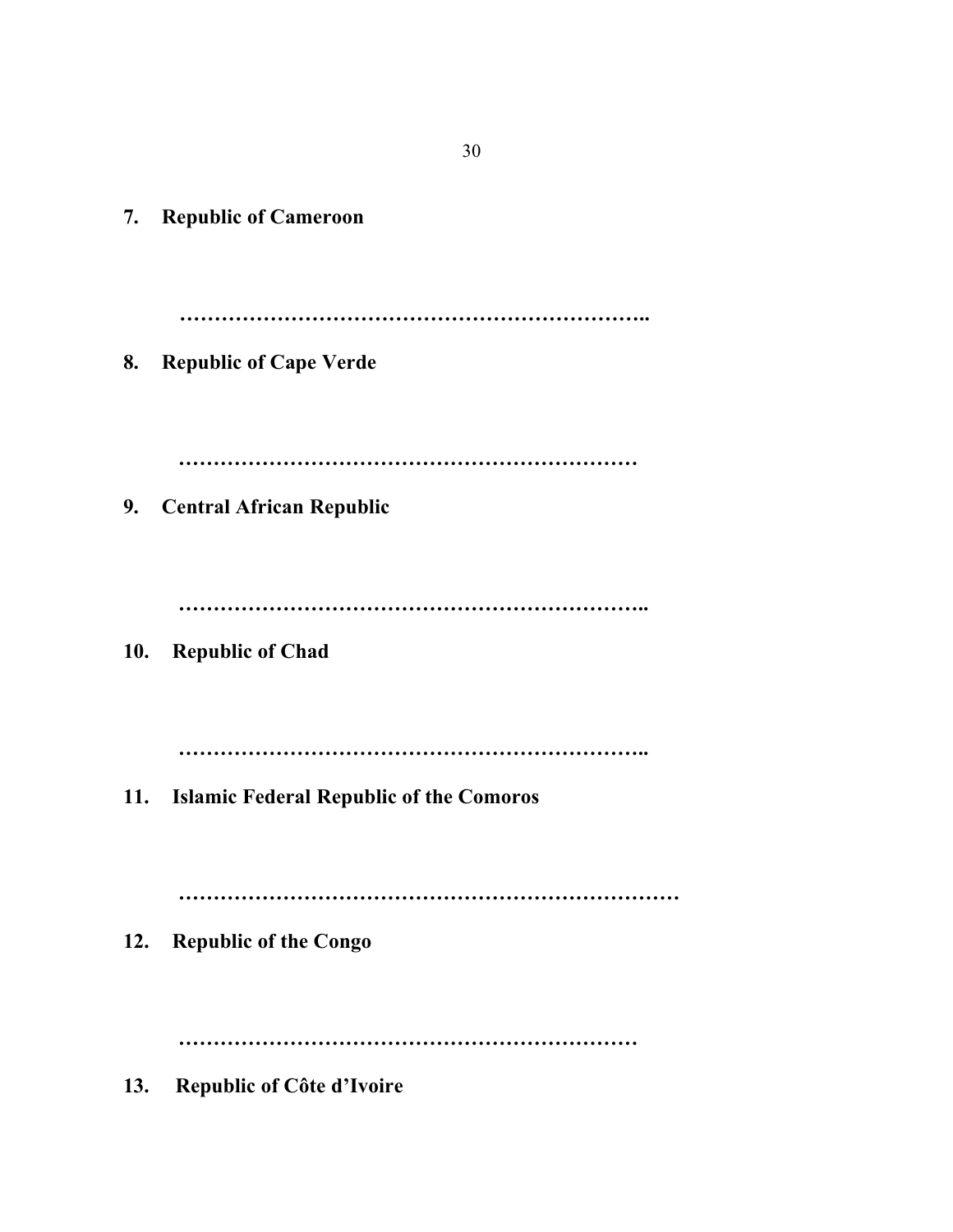**14. Democratic Republic of Congo ……………………………………………………………. 15. Republic of Djibouti ………………………………………………………….. 16. Arab Republic of Egypt ………………………………………………………….. 17. State of Eritrea ………………………………………………………….. 18. Federal Democratic Republic of Ethiopia ………………………………………………………….. 19. Republic of Equatorial Guinea**

**…………………………………………………………..**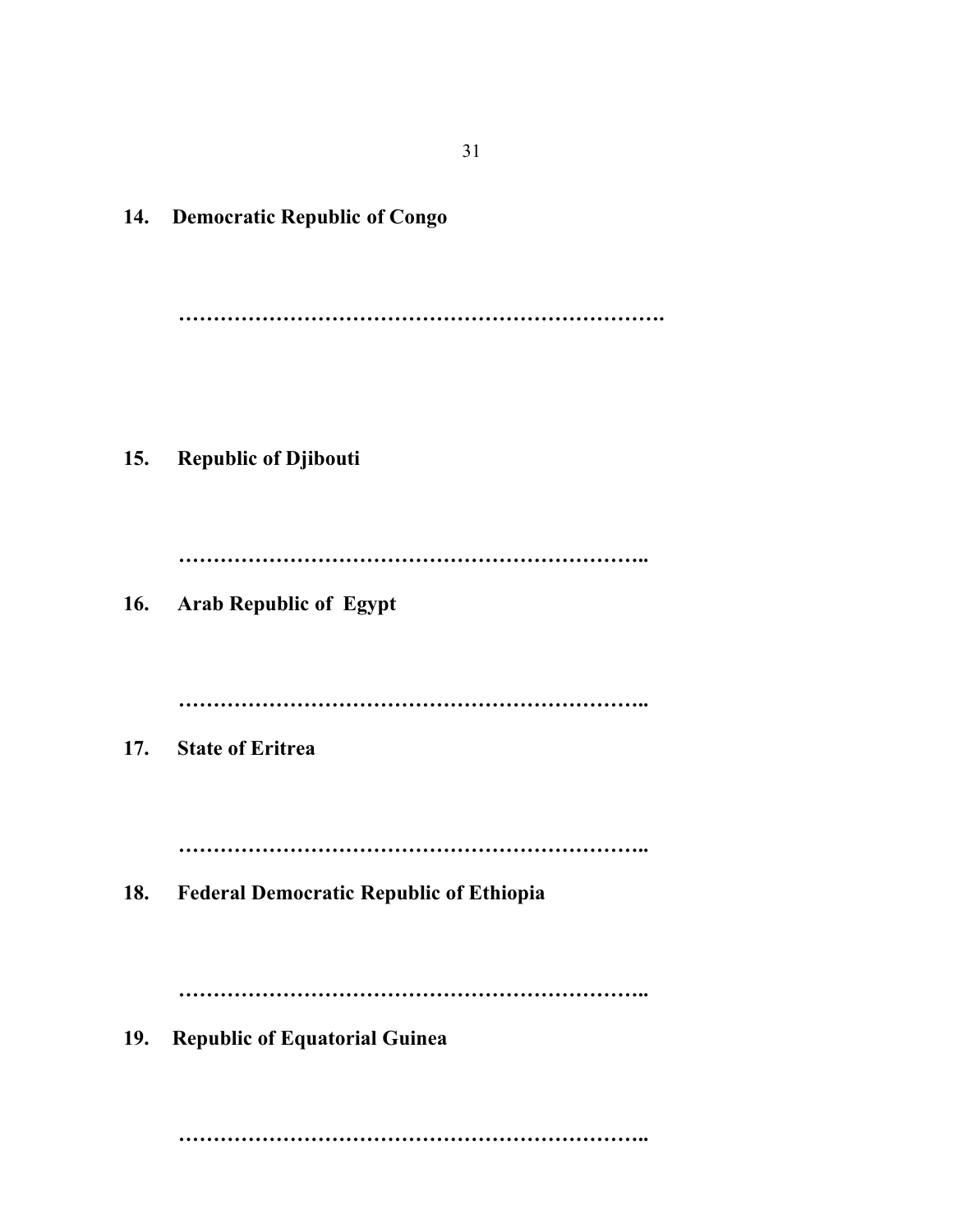|     | 20. Republic of Gabon            |
|-----|----------------------------------|
| 21. | <b>Republic of The Gambia</b>    |
|     |                                  |
|     | 22. Republic of Ghana            |
|     | 23. Republic of Guinea           |
| 24. | <b>Republic of Guinea Bissau</b> |
|     | 25. Republic of Kenya            |
|     |                                  |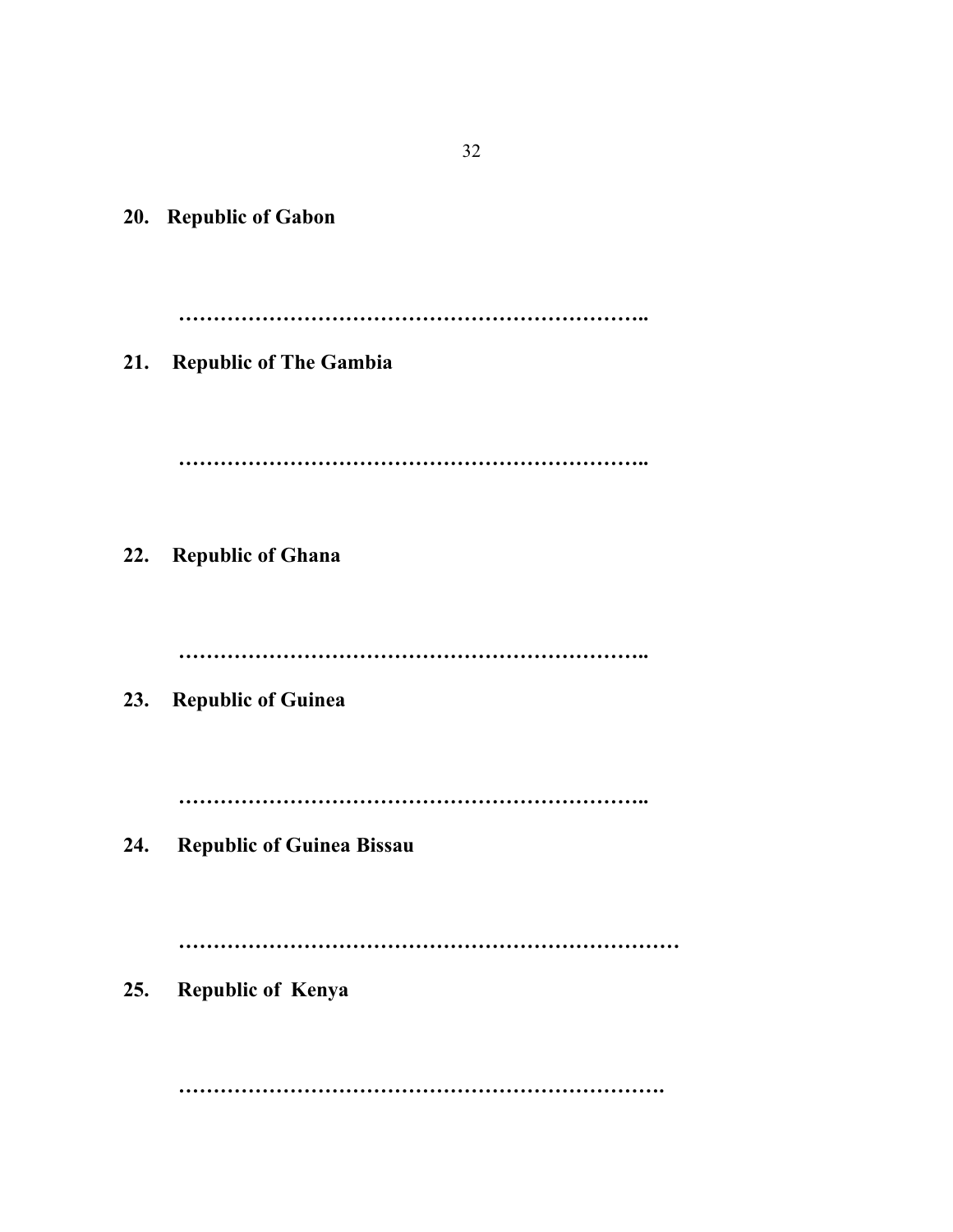| 26. | <b>Kingdom of Lesotho</b>                       |
|-----|-------------------------------------------------|
|     | 27. Republic of Liberia                         |
| 28. | Great Socialist People's Libyan Arab Jamahiriya |
|     |                                                 |
| 29. | <b>Republic of Madagascar</b>                   |
| 30. | <b>Republic of Malawi</b>                       |
|     | 31. Republic of Mali                            |
|     |                                                 |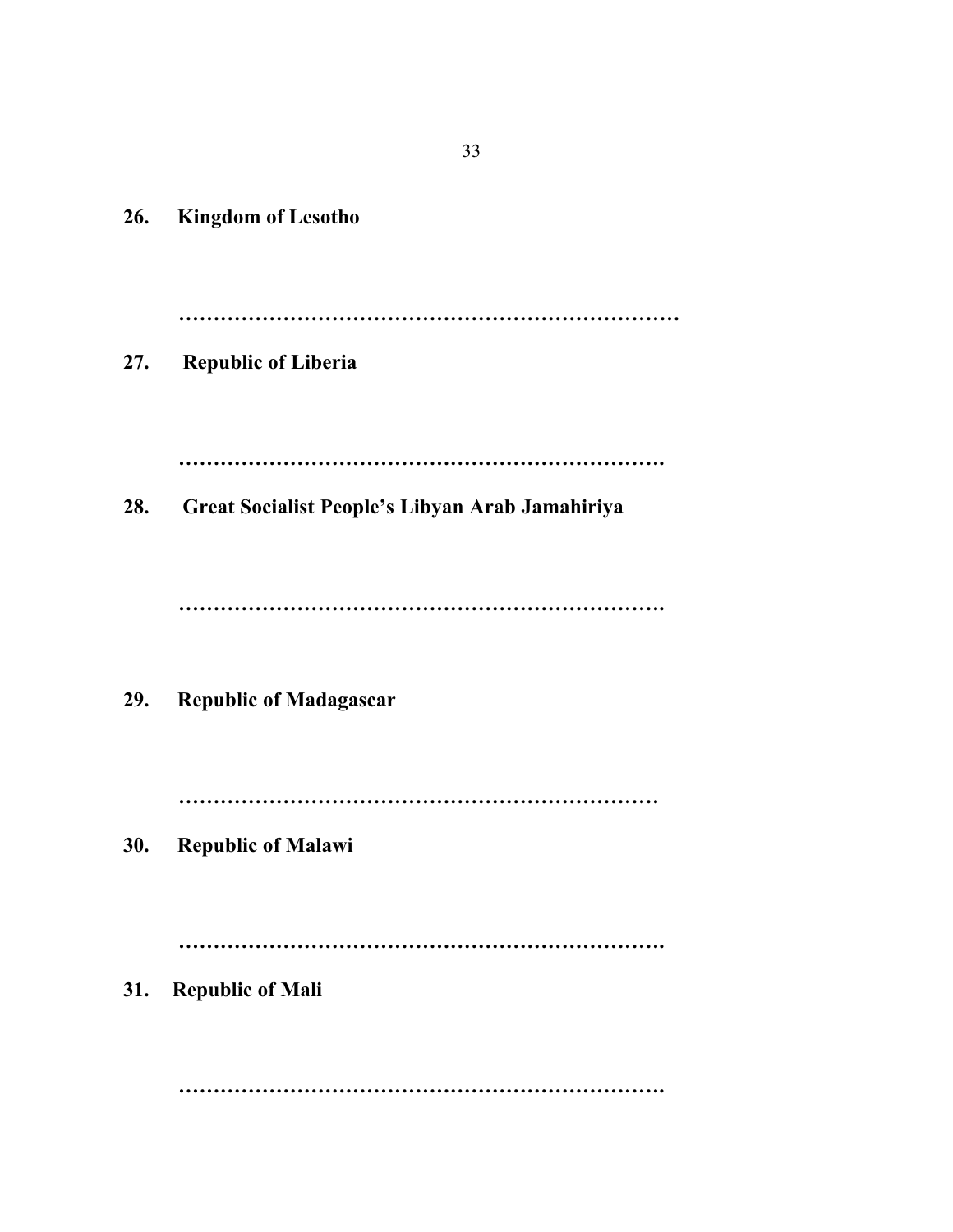|            | 32. Islamic Republic of Mauritania |
|------------|------------------------------------|
| <b>33.</b> | <b>Republic of Mauritius</b>       |
| <b>34.</b> | <b>Republic of Mozambique</b>      |
| 35.        | <b>Republic of Namibia</b>         |
|            |                                    |
|            | 36. Republic of Niger              |
|            | 37. Federal Republic of Nigeria    |
|            |                                    |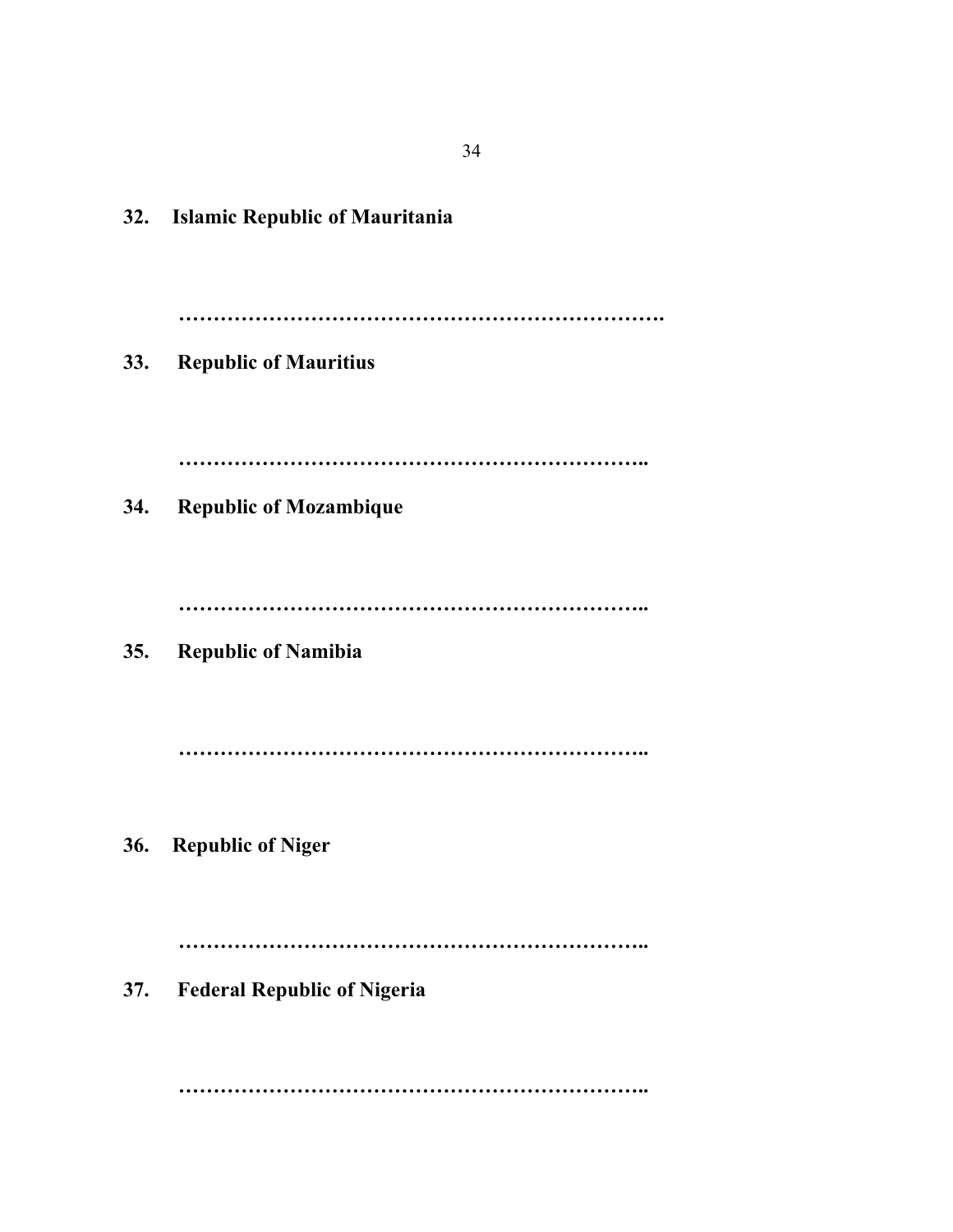| <b>38.</b> | <b>Republic of Rwanda</b>                |
|------------|------------------------------------------|
|            | 39. Sahrawi Arab Democratic Republic     |
| 40.        | <b>Republic of Sao Tome and Principe</b> |
|            | 41. Republic of Senegal                  |
|            | 42. Republic of Seychelles               |
|            |                                          |
| 43.        | <b>Republic of Sierra Leone</b>          |
|            |                                          |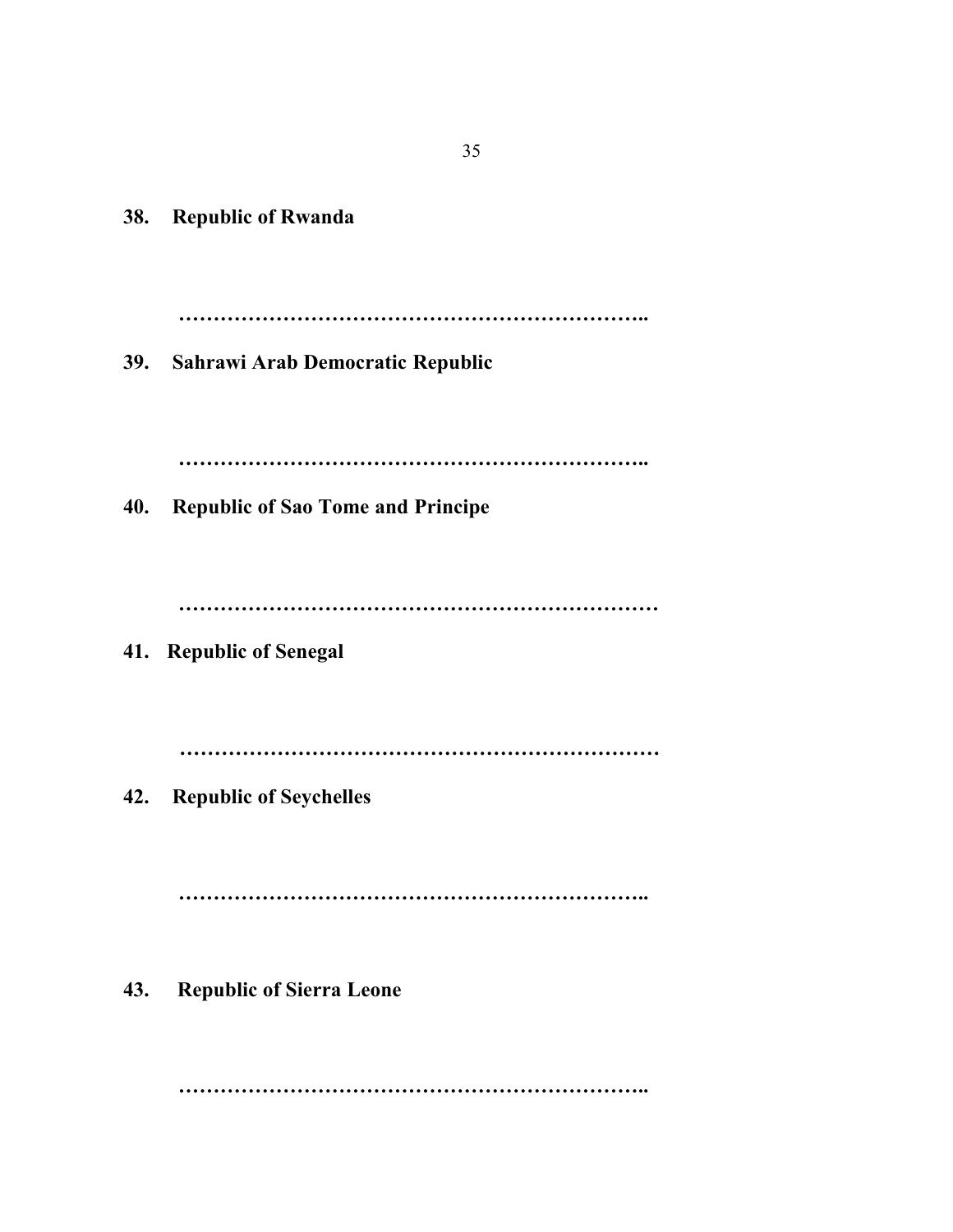**44. Republic of Somalia ……………………………………………………………. 45. Republic of South Africa ………………………………………………………….. 46. Republic of Sudan ……………………………………………………………… 47. Kingdom of Swaziland ………………………………………………………….. 48. United Republic of Tanzania ………………………………………………………….. 49. Republic of Togo …………………………………………………………….**